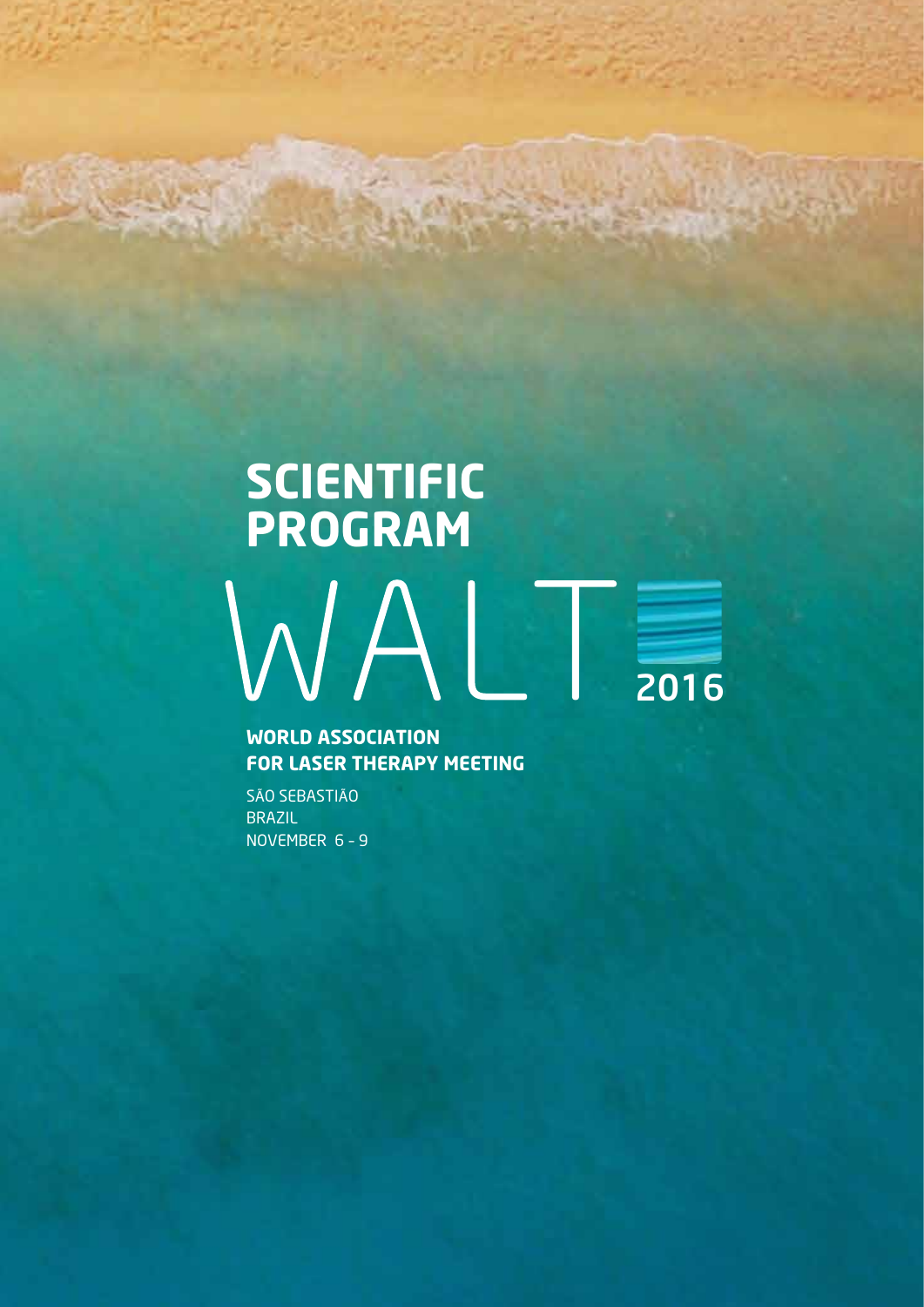16h00 – 18h30 – REGISTRATION

19h30 – 21h00 – Opening Ceremony and Keynote Lecture

Dentoalveolar stem cells and photobiomodulation therapy. Role in regenerative dentistry. Márcia Martins Marques

21h00 – 24h00 – COCKTAIL

9h00 – 10h30 • SALA 1

"LOW-LEVEL LASER THERAPY REVERSES OROFACIAL PAIN<br>AND INDUCES TISSUE HEALING OF RATS SUBMITTED TO A<br>EXPERIMENTAL MODEL OF TEMPOROMANDIBULAR DISOR induced by CFA"

Chairman: Selly Sayuri Suzuki Dentistry / Clinical Medicine

Main Lecture

Ferrara Jr Jl<sup>1</sup>, Dale CS<sup>1</sup> - <sup>1</sup>University of São Paulo, São Paulo/SP, Brazil -Departament of Anatomy, Institute of Biomedical Science

Pain and Inflammation

Daiane Meneguzo

Oral Presentations

CO.01

Pigatto GR<sup>1</sup>, Coelho IS<sup>2</sup>, Santos ARS<sup>2</sup>, Parizotto NA<sup>1</sup> - <sup>1</sup>Universidade de Araraquara, <sup>2</sup> Universidade Federal de Santa Catarina

### CO.02

Joensen J<sup>1,2</sup> - <sup>1</sup>Bergen University College - Faculty of Health and Social Science, <sup>2</sup>Bergen University - Dep.of Global Health and Primary Care CO.05

ANALYSIS OF MECHANISMS OF ACTION OF LIGHT-EMITTING DIODE THERAPY INDUCING ANALGESIA IN ACUTE MODELS OF OVER NOCICEPTION IN MICE.

CO.03

Langella LG<sup>1</sup>, Monteiro KKDS<sup>1</sup>, Miranda EF<sup>1</sup>, Leal-Junior ECP<sup>1</sup> -<br><sup>1</sup>Universidade Nove de Julho, SP Brazil Universidade Nove de Julho, SP, Brazil

Lasertherapy Inhibits Neuropathic Pain of Diabetic Mice Oliveira VRS<sup>1</sup>, Yamashita LB<sup>1</sup>, Toniolo EF<sup>1</sup>, Dale CS<sup>1</sup> - <sup>1</sup>Universidade de São Paulo - Anatomia

### SCIENTIFIC PROGRAM WALT 2016 | 3

9h00 – 10h30 • SALA 2

### Chairman: Rodrigo Martins

Musculoskeletal Disorders / Physical Activity Main Lecture

### Lasers in Tendinopathies

Nivaldo Antonio Parizotto

### Oral Presentations

### CO.04

LLLT energy in in vitro human tissue

Phototherapy and Therapeutic Ultrasound associated with eccentric exercise in intensity of pain in patients with Achilles and patellar tendinopathies: A Pilot study controlled, randomized and blind.

Santos MYO<sup>1</sup>, Ventura MCA<sup>1</sup>, Folha RAC<sup>1</sup>, Sardim AC<sup>1</sup>, Martinez BR<sup>1</sup>, Pinfildi CE1 - 1 Federal University of São Paulo - Department of Human Movement **Sciences** 

### CO.06

EFFECTS OF PHOTOBIOMODULATION THERAPY OVER ACUTE PA<br>AND INFLAMMATION ON PATIENTS SUBMITTED TO TOTAL HIP ARTHROPLASTY

### *Sunday, November 6th*

### *Monday, November 7th*

### SCIENTIFIC COMMITTEE

Maria Cristina Chavantes – *InCor* Ernesto Cesar P. Leal Junior – *UNINOVE* Jan Magnus Bjordal – *Univesity of Bergen* Nivaldo A. Parizotto – *UFSCar* Martha Simões Ribeiro – *IPEN* Rene–Jean Besandoun – *Centre de Haute Energie (CHE)* Jon Joensen – *Bergen University College* Praveen Arany – *President of NAALT/NIH* Vanderlei Salvador Bagnato – *USP/São Carlos*

LOCAL ORGANIZING COMMITTEE Rodrigo Alvaro B. Lopes Martins – *UMC* Ernesto Cesar P. Leal Junior – *UNINOVE*



Rodrigo Labat Marcos – *UNINOVE* Nivaldo A. Parizotto – *UFSCar* Martha Simões Ribeiro – *IPEN* Silvia Cristina Nunez – *IPEN* Daiane Meneguzzo – *São Leopoldo* Mandic Lúcio Frigo – *UNICSUL* Patrícia Sardinha Leonardo – *UMC* Gilberto De Nucci – *USP/UMC* Adenilson Fonseca – *UERJ* Caetano Sabino

CONGRESS SECRETARIAT Eventus Planejamento e Organização www.eventus.com.br eventus@eventus.com.br 11– 3361 3056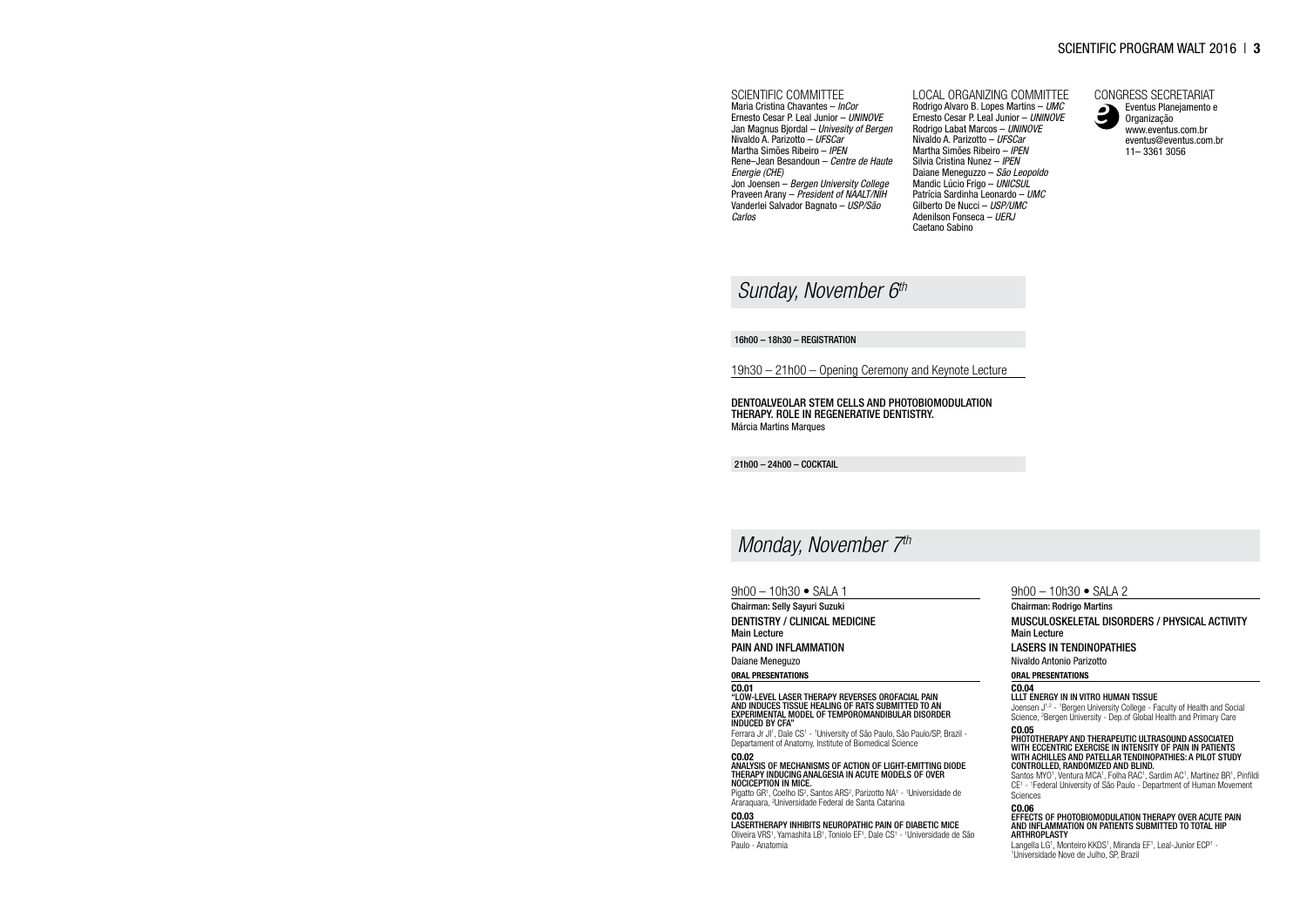11h00 – 12h30 • SALA 3

Chairman: Maria Cristina Chavantes Laser Therapy and Clinical Medicine Main Lecture Maria Cristina Chavantes

### Oral Presentations CO.13

# EFFECTS OF LOW POWER LASERS ON IN VITRO SURVIVAL A<br>MORPHOLOGY OF BACTERIA FROM PRESSURE ULCERS

Thomé AM<sup>1</sup>, Souza BP<sup>2</sup>, Mendes JPM<sup>2</sup>, Pinto LAP<sup>2</sup>, Soares LC<sup>2</sup>, Trajano ETL<sup>2</sup>, Fonseca AS<sup>1</sup> - <sup>1</sup>UERJ - Departamento de Biofísica e Biometria, <sup>2</sup>USS -Pró Reitoria de Pesquisa e Pós Graduação

Szezerbaty SKF<sup>1</sup>, Oliveira RF<sup>1</sup>, Pires-Oliveira DA<sup>1</sup>, Poli-Frederico RC<sup>1</sup>, Pires FB<sup>1</sup>, Bertin LD<sup>1</sup>, Spadaccini AF<sup>1</sup>, Lima MPO<sup>1</sup>, Oliveira PD<sup>1</sup>, Almeida JS<sup>1</sup>, Pereira NTC<sup>1</sup>, Souza MV<sup>1</sup> - <sup>1</sup>Universidade Norte do Paraná - UNOPAR -Centro de Pesquisa em Ciências da Saúde - Laboratório de Cultura Celular

### CO.14 Effect of low-level laser therapy in biomodulation and genes expression VEGF and IL6 on fibroblast cells (L929)

Kazemikhoo N<sup>1</sup>, Dahmardei M<sup>2</sup>, Nilforoushzadeh MA<sup>1</sup>, Amirkhani A<sup>3</sup> - 1Skin and Stem Cell Research Center, Tehran University of medical Sciences, 2 Burn Research center, Department of Plastic and Reconstructive Surgery, Iran University of Medical Sciences, <sup>3</sup>Laser Application in Medical Sciences Research Center, Shahid Beheshti University of Medical Sciences"

### CO.15 Effects of Low Level Laser Therapy on the prognosis of Split Thickness Skin Graft in Type 3 Burn of Diabetic Patients: A case series

Trajano LASN<sup>1</sup>, Stumbo AC<sup>1</sup>, Silva CL<sup>1</sup>, Trajano ETL<sup>2</sup>, Mencalha AL<sup>3</sup>, Fonseca AS<sup>3</sup> - <sup>1</sup>Universidade do Estado do Rio de Janeiro - Departamento de Histologia e Embriologia, <sup>2</sup> Universidade Severino Sombra - Pró-reitoria de pesquisa e pós-graduação, <sup>3</sup> Universidade do Estado do Rio de Janeiro - Departamento de Biofísica e Biometria"

### 12h30 – 14h00 – LUNCH

Saltorato JC<sup>1</sup>, Napolitano AAT<sup>2,3</sup>, Santos LS<sup>1</sup>, Marcos RL<sup>4</sup>, Carvalho RLP<sup>1</sup> -<br><sup>1</sup>Universidade do Sagrado Coração - Master's program in physical therapy, 2 physiotherapy department, 3 Universidade do Sagrado Coração, <sup>4</sup> UNINOVE - Biofotônica Aplicada as Ciências da Saúde

### 14h00 – 15h30 • SALA 1

Effects of photobiomodulation therapy with combination of super-pulsed lasers and light emitting diodes (LEDs) in experimental model of Duchenne Muscular Dystrophy Albuquerque-Pontes GM<sup>1,2</sup>, Leal-Junior ECP<sup>1,2,3</sup> - <sup>1</sup>Universidade Nove de

### Chairman: Silvia Cristina Nuñez

### Minor Oral Surgery

Main Lecture Reza Fekrazad

### Oral Presentation

### CO.16 Effect of laser 904 nm on celular proliferation and gene expression (FA E BMP2) of osteoblastic cells (OFCOL II)

Pereira NTC, Oliveira RF<sup>1</sup>, Lima MPO<sup>1</sup>, Oliveira PD<sup>1</sup>, Poli-Frederico RC<sup>1</sup>, Almeida JS, Szezerbaty SKF<sup>1</sup>, Silva JL<sup>1</sup>, Pires FB<sup>1</sup>, Silva AFS<sup>1</sup>, Bertin LD<sup>1</sup>, Pires-Oliveira DA<sup>1</sup> - <sup>1</sup>UNOPAR

### $14h00 - 15h30 \bullet SAI A2$

Julho - Laboratory of Phototherapy in Sports and Exercise, <sup>2</sup>Universidade Nove de Julho - Postgraduate Program in Biophotonics Applied to Health Sciences, <sup>3</sup>Universidade Nove de Julho - Postgraduate Program in Rehabilitation Sciences

### CO.20 ANALYSIS THE EFFECTS OF AUTOLOGOUS FIBROBLAST<br>TRANSPLANTATION ALONE AND COMBINED WITH LOW LEVEL LASER<br>IN DIABETIC FOOT WOUND HEALING AND COMPARISON OF VEGF, FGF,<br>PDGF GENE EXPRESSION IN THESE TWO METHODS.

Chairman: Ernesto C. P. Leal-Junior

Kazemikhoo N<sup>1</sup>, Amirkhani A<sup>2</sup>, Nilforoushzadeh MA<sup>1</sup> - <sup>1</sup>Skin and Stem Cell Research Center, Tehran University of medical Sciences, <sup>2</sup>Laser Application in Medical Sciences Research Center, Shahid Beheshti University of Medical Sciences

### Efeito da Laserterapia no Metabolismo Ósseo Utilizando Vários Modelos Experimentais. Main Lecture Ana Claudia Renno

### Oral Presentations

Baptista IMC<sup>1</sup>, Chavantes MC<sup>2</sup> - <sup>1</sup>UNIVAP - Enfermagem, <sup>2</sup>InCor-HC/FMUSP; UNINOVE - Medicina

CO.22 Desbridamento de ferida crônica de úlcera por pressão em calcanhar direito utilizando laser de diodo cirúrgico de 980nm – Relato de caso. Pinto AMFF<sup>1</sup>, Lopes LA<sup>1</sup> - <sup>1</sup>Nupen - Laserterapia

### CO.17

### LOW-LEVEL INFRARED LASER MODULATES MUSCLE REPAIR AND CHROMOSOME STABILIZATION GENES IN MYOBLASTS

Pedroni ACF<sup>1</sup>, Abe GL<sup>1</sup>, Sipert CR<sup>2</sup>, Diniz IMA<sup>1</sup>, Marques MM<sup>1</sup> -<br><sup>1</sup> Iniversidade de São Paulo - USP - Dentistry <sup>2</sup> Iniversidade de Universidade de São Paulo - USP - Dentistry, <sup>2</sup>Universidade de São Paulo - USP - Endodontics

### CO.18

# EFFECTS OF PHOTOBIOMODULATION THERAPY AND DICLOFENAC OI<br>FUNCTIONAL ASPECTS IN AN EXPERIMENTAL MODEL OF SKELETAL<br>MUSCLE TRAUMA IN DIABETIC RATS.

Paiva PRV<sup>1</sup>, Casalechi HL<sup>1</sup>, Vanin AA<sup>1</sup>, Albuquerque-Pontes GM<sup>1</sup>, Miranda EF<sup>1</sup>, Leal-Junior ECP<sup>1</sup> - <sup>1</sup>Universidade Nove de Julho (Uninove) - Laboratory of Phototherapy in Sports and Exercise

Spoorendonk WHC<sup>1</sup>, Oversluizen G<sup>1</sup>, van Abeelen F<sup>1</sup>, Hameetman CW<sup>1</sup> -<br><sup>1</sup>Philins Besearch Philips Research

PHOTOBIOMODULATION THERAPY FOR THE Nervous System:irradiance and fluence related to mechanism and effects

### CO.19

Lim  $DJ^{1,2}$ , Vines JB<sup>1</sup>, Lim B<sup>3</sup>, Jang  $I^4$  - <sup>1</sup>Department of Biomedical Engineering, University of Alabama at Birmingham, AL 35294, USA, <sup>2</sup>R&D center, Cas In Bio, Seongnam, Gyeonggi-do, Rep. of Korea, <sup>3</sup>Department of Pathology, Gangnam Severance Hospital, Yonsei University College of Medicine, Seoul, Rep. of Korea, <sup>4</sup> Department of Internal Medicine, Woosuk University College of Korean Medicine, Jeonju, Jeonjuk, Rep. of Korea

### 14h00 – 15h30 • SALA 3

### Chairman: Rodrigo Labat Marcos

Andrade ALM<sup>1</sup>, Bossini PS<sup>2</sup>, Canto-de-Souza ALM<sup>3</sup>, Parizotto NA<sup>1</sup> - <sup>1</sup>Federal University of São Carlos - UFSCar - Physiotherapy, <sup>2</sup>Sacred Heart University -USC - Physiotherapy, <sup>3</sup> Federal University of São Carlos - UFSCar – Psychology

Clinical Wound Healing

Main Lecture

Ivany Ribeiro Baptista Oral Presentations

Claudino V<sup>1</sup>, Siqueira A<sup>1</sup>, Domingos H<sup>1</sup>, Assis L<sup>1</sup>, Renno ACM<sup>1</sup> -<br>1l Iniversidade Federal de São Paulo - Departamento de Biociên Universidade Federal de São Paulo - Departamento de Biociências CO.11

Alfredo PP<sup>1</sup>, Bjordal JM<sup>2</sup>, Martins RABL<sup>3</sup>, Marques AP<sup>4</sup>, Casarotto RA<sup>4</sup> -<br><sup>1</sup>Professora Pós-doutoranda da Universidade Paulista SP <sup>2</sup>Llniversitetet Professora Pós-doutoranda da Universidade Paulista-SP, <sup>2</sup>Universitetet i Bergen -Physiotherapy, <sup>3</sup>Universidade de Mogi das Cruzes - Programa de Pós-Graduação em Engenharia Biomédica da Universidade de Mogi das Cruzes, <sup>4</sup> Universidade de São Paulo - Fonoaudiologia, Fisioterapia e Terapia Ocupacional

CO.12<br>LOW LEVEL LASER THERAPY AND CRYOTHERAPY AS MONO- A<br>ADJUNCTIVE THERAPIES FOR ACHILLES TENDINOPATHY IN RA

### CO.21 LASERTERAPHY: AN ADJUVANT TREATMENT IN ACUTE AND CHRONIC WOUNDS REPAIRING

Haslerud S<sup>1,2</sup>, Lopes-Martins RAB<sup>3</sup>, Frigo L<sup>4</sup>, Bjordal JM<sup>1,2</sup>, Marcos RL<sup>5</sup>, Naterstad IF<sup>2</sup>, Magnussen LH<sup>6,2</sup>, Joensen J<sup>6,2</sup> - <sup>1</sup>Bergen University College - Centre for Evidence Based Practice, Faculty of Health and Social Sciences, <sup>2</sup> University of Bergen - Department of Global Public Health and Primary Care, Physiotherapy Research Group, <sup>3</sup>University of Mogi das Cruzes - Nucleous of Technological Research - NPT, Post-Graduate Program in Biomedical Engeneering, 4 Universidade Cruzeiro do Sul - Centro de Ciências da Saúde, <sup>5</sup> Universidade Nove de Julho - Programa de Pós-Graduação em Biofotônica Aplicada as Ciências da Saúde. Rua Vergueiro, <sup>6</sup>Bergen University College - Department of Occupational therapy, Physiotherapy and Radiography, Health and Social Sciences

15h30 – 16h00 – COFFEE BREAK

### 16h00 – 17h30 • SALA 1

Chairman: Silvia Cristina Nuñez

### Regeneration and Paresthesia

Main Lecture

Praveen Arany

Oral Presentations

### CO.23

### Hard tissue bioengineering with photomodulated dental derived mesenchymal stem cells - an in vivo study

Diniz IMA, Carreira AC, Moreira MS, Pelissari C, Freire L, Araujo DR, Sogayar MC, Marques MM

### CO.24

Effect of laserphototherapy associated or not to Vitamin C in the induction of cell sheets of human dental pulp stem cells

16h00 – 17h30 • SALA 2

### Chairman: Ernesto C. P. Leal-Junior Performance Enhancement and Exercise Recovery

Main Lecture

Ernesto C. P. Leal-Junior

### Oral Presentations

### CO.26

# PHOTOBIOMODULATION THERAPY (PBMT) AND/OR CRYOTHERAPY IN SKELETAL MUSCLE RESTITUTION, WHAT IS BETTER? A RANDOMIZED PLACEBO-CONTROLLED CLINICAL TRIAL

### CO.27

BLUE LIGHT DELAYS MUSCLE FATIGUE

# *Monday, November 7th Monday, November 7th*

### 9h00  $- 10h30 \cdot S$ ALA 3

### Chairman: Maria Cristina Chavantes

### Tissue Repair Main Lecture

### Juanita Anders

Oral Presentation:

### CO.07

### Evaluation of wound healing membranes with stem cells for photbiobiomodulation

### 10h30 – 11h00 – COFFEE BREAK

### 11h00 - 12h30 • SALA 1

Chairman: Selly Sayuri Suzuki

### Overview of Laser Therapy in Dentistry Main Lecture

Silvia Cristina Nuñez

Oral Presentation

### CO.09 EFFECTS OF LOW-LEVEL LASER THERAPY (808 NM) IN NEUROPATHIC PAIN CONTROL

### 11h00 – 12h30 • SALA 2

### Chairman: Rodrigo Martins

Joint Disorders Main Lecture

### Jan Magnus Bjordal

Oral Presentations

### CO.10

### Low-level laser therapy associated with a resistive aquatic exercise in a model of knee osteoarthritis.

### SIX MONTHS FOLLOW-UP OF LOW POWER LASER THERAPY ASSOCIATED TO EXERCISES IN KNEE OSTEOARTHRITIS: A RANDOMIZED, DOUBLE-BLIND STUDY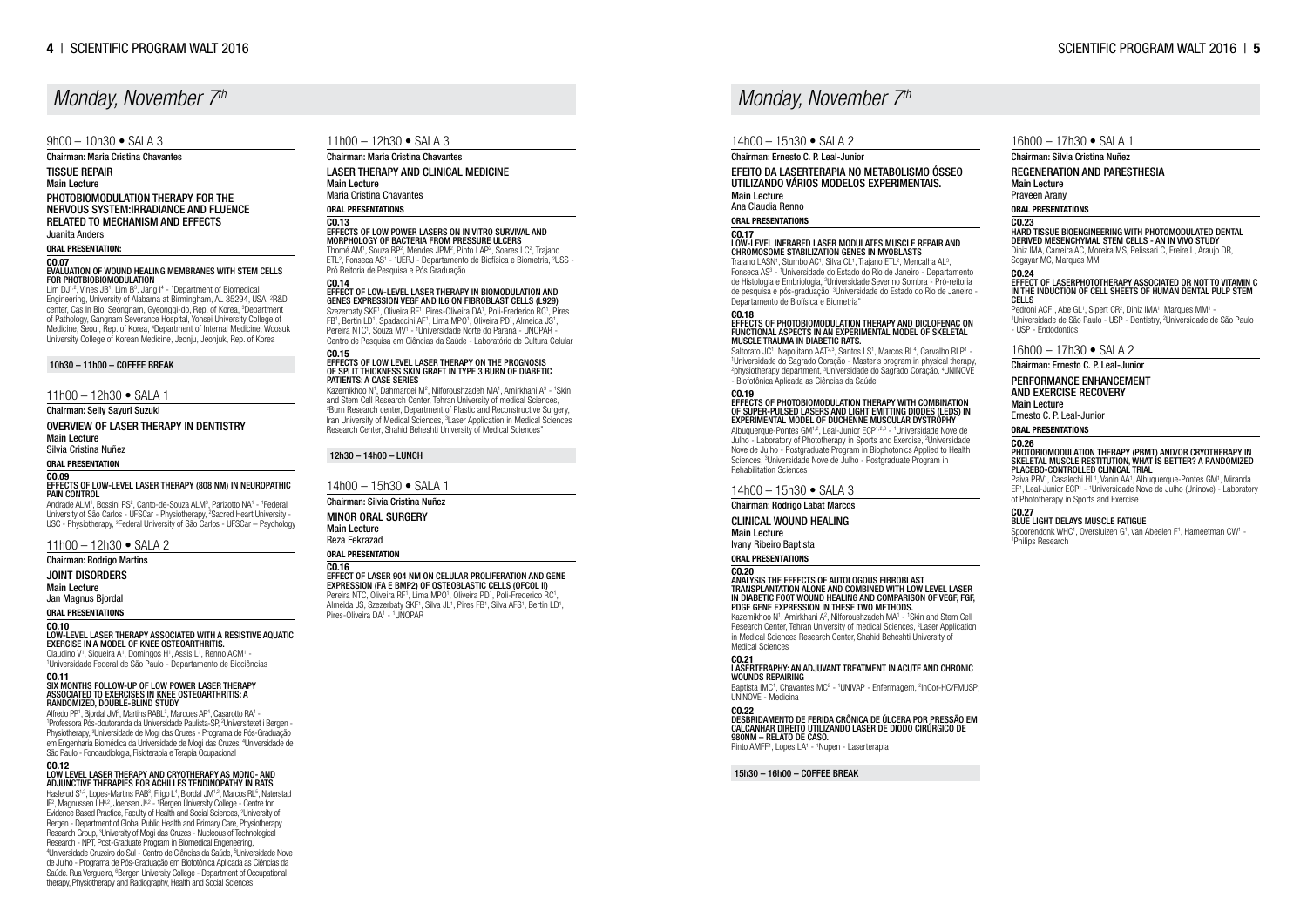### Chairman: Martha Simões Ribeiro

Clinical Management of Oncological Patient with Laser Therapy Main Lecture Alyne Simões

### Oral Presentations

### CO.39

OROFUNCTIONAL REHABILITATION USING PHOTOKINESIOTHERAPY Lizarelli RFZ<sup>1,2</sup>, Semprini M<sup>2</sup>, Scalize PH<sup>2</sup>, Vasconcelos PB<sup>2</sup>, Morini Junior N<sup>3</sup>, Mauricio Junior N<sup>4</sup>, Melo MO<sup>5</sup>, Maia Campos PMBG<sup>5</sup>, Regalo SCH<sup>2</sup>, Bagnato VS<sup>1</sup> - <sup>1</sup>Department of Material Science, Laboratory of Biophotonics - IFSC-USP, <sup>2</sup> Department of Morphology, Phisiology and Basic Pathology of FORP-USP, <sup>3</sup>Biomedical Engineer of Graduation Program, Technological Research Nucleous - UMC, <sup>4</sup> Department of Cosmetic Research - Neofarma, 5 Department of Pharmaceutic Science, Laboratory of Cosmetology - FCFRP-USP

Canuto KC<sup>1</sup>, Rodrigues JA<sup>1</sup>, Neto PN<sup>2</sup>, Paoli F<sup>3</sup>, Mencalha AL<sup>1</sup>, Fonseca AS<sup>1</sup> - <sup>1</sup>Universidade do Estado do Rio de Janeiro - Instituto de Biologia Roberto Alcantara Gomes, <sup>2</sup>Instituto Nacional do Cancer - Programa De Carcinogenese Molecular, <sup>3</sup>Universidade Federal de Juiz de Fora - Instituto de Ciências Biológicas

### CO.40

### LOW POWER LASERS AND IMMUNOREGULATORY INTERLEUKINS IN BREAST CANCER CELLS

Bernardo GC<sup>1</sup>, Santos TCP<sup>1</sup>, Santana IC<sup>2</sup>, Scheffelmeier ALA<sup>2</sup>, Bueno CRS<sup>2</sup>, Bortoluci CHF<sup>2</sup>, Buchaim RL<sup>3</sup>, Bossini PS<sup>1</sup>, Rosa Júnior GM<sup>1</sup> -<br>11 INIVERSIDADE DO SAGRADO CORAÇÃO - PRÓ-REITORIA DE PESC UNIVERSIDADE DO SAGRADO CORAÇÃO - PRÓ-REITORIA DE PESQUISA E PÓS-GRADUAÇÃO, <sup>2</sup> UNIVERSIDADE DO SAGRADO CORAÇÃO - CENTRO DE CIÊNCIAS DA SAÚDE, <sup>3</sup> UNIVERSIDADE DE SÃO PAULO - FACULDADE DE ODONTOLOGIA DE BAURU

11h00 – 12h30 • SALA 2

Ayuk SM<sup>1</sup>, Abrahamse H<sup>1</sup>, Houreld NN<sup>1</sup> - <sup>1</sup>university of johannesburg -Laser Research Centre

Chairman: Ernesto C. P. Leal-Junior

### Effect of 660 nm on the JAK/

STAT Signaling Pathway Main Lecture Nicolette Houreld

### Oral Presentations

### CO.41 MATRIX MATABOLISM ALTERATION BY LOW-INTENSITY INFRARED LASER

Anjos LMJ<sup>1</sup>, Fonseca AS<sup>2</sup>, Gameiro J<sup>3</sup>, Paoli F<sup>1</sup> - <sup>1</sup>Universidade Federal de Juiz de Fora - Departamento de Morfologia, <sup>2</sup> Universidade do Estado do Rio de Janeiro - Departamento de Biofísica e Biometria, <sup>3</sup> Universidade Federal de Juiz de Fora - Departamento de Parasitologia, Microbiologia e Imunologia

Petrellis MC<sup>1</sup>, Frigo L<sup>2</sup>, Marcos RL<sup>3</sup>, Pallotta RC<sup>4</sup>, Seelaender MCL<sup>5</sup>, de Carvalho MHC<sup>6</sup>, Muscará MN<sup>6</sup>, Maria DA<sup>7</sup>, Lopes-Martins RAB<sup>6</sup> -<br>1Biomedical Sciences Institute-USP/ Nove de Julho University - Dena Biomedical Sciences Institute-USP/ Nove de Julho University - Department of Pharmacology/, <sup>2</sup>Cruzeiro do Sul University, <sup>3</sup>Nove de Julho University, 4 Biomedical Sciences Institute-USP/ Nove de Julho University - Department of Pharmacology, <sup>5</sup>Biomedical Sciences Institute-USP - Department of Cellular Biology and Development, <sup>6</sup> Biomedical Sciences Institute-USP - Department of Pharmacology, <sup>7</sup> Butantan Institute - Biochemistry and Biophysical Laboratory

### CO.42

# EFFECT OF LOW LEVEL LASER THERAPY IN NERVE REGENERATION AFTER TUBULIZATION TECHNICAL FILLED WITH FAT TISSUE.

Suzuki SS<sup>1</sup>, Garcez AS<sup>2</sup>, Moon W<sup>3</sup>, Ervolino E<sup>4</sup>, Suzuki H<sup>5</sup>, Ribeiro MS<sup>1</sup> -<br><sup>1</sup> IPEN - Center for Lasers and Applications Nuclear and Energy Besearc <sup>1</sup> IPEN - Center for Lasers and Applications Nuclear and Energy Research Institute, 2 São Leopoldo Mandic Dental Research Center - Department of Microbiology, <sup>3</sup> University of California, Los Angeles - Department of Orthodontics, 4 UNESP - Univ. Estadual Paulista Brazil - Department of Basic Sciences of Dental School, Araçatuba, <sup>5</sup>São Leopoldo Mandic Dental Research Center - Department of Orthodontics - Pos-graduation

### CO.43

Garcez AS<sup>1</sup>, Hamblin MR<sup>2</sup> - <sup>1</sup> São Leopoldo Mandic Dental Research Center - Oral Microbiology, <sup>2</sup> Wellman Center for Photomedicine, Massachusetts General Hospital

### EFFECT OF 660 NM VISIBLE RED LIGHT ON CELL PROLIFERATION AND VIABILITY IN DIABETIC MODELS IN VITRO UNDER STRESSED CONDITIONS

### 11h00 – 12h30 • SALA 3

### PDT in Health Care Main Lecture Renato Prates

Oral Presentations

### CO.44

### EFFECTS EVALUATION OF METHYLENE BLUE PHOTOACTIVATED C<br>EXPERIMENTAL MODEL OF WALKER TUMOR 256

Araújo TSD<sup>1</sup>, Rodrigues PLF<sup>1</sup>, Santos MS<sup>1</sup>, Rosa LP<sup>1</sup>, Bagnato VS<sup>2</sup>, Silva FC<sup>1</sup> - 1 Instituto Multidisciplinar de Saúde, Universidade Federal da Bahia, Vitória da Conquista, BA., <sup>2</sup>Instituto de Física de São Carlos, Universidade de São Paulo, São Carlos, SP.

Sardim AC<sup>1</sup>, Pinfildi CE<sup>1</sup> - <sup>1</sup>Universidade Federal de São Paulo -Departamento de Ciências do Movimento Humano

ASSOCIATION OF PHOTODYNAMIC THERAPY, LASER THERAPY AND CELLULOSE MEMBRANE FOR CALCANEAL PRESSURE ULCER TREATMENT IN DIABETIC PATIENT: A CASE REPORT Rosa LP<sup>1</sup>, Silva FC<sup>1</sup>, Vieira RL<sup>2</sup>, Tanajura BR<sup>1</sup>, Gusmão AGS<sup>1</sup>, Oliveira JM<sup>1</sup>, Santos NAC<sup>1</sup>, Bagnato VS<sup>3</sup> - <sup>1</sup>Multidisciplinary Health Institute, UFBA, Vitória da Conquista, BA, Brazil, <sup>2</sup>College of Technology and Science, Vitória da Conquista, BA, Brazil, <sup>3</sup>Institute of Physics, USP, São Carlos, SP, Brazil

CO.46 Antimicrobial Photodynamic therapy in the treatment of osteoradionecrosis - case report

Castro FS<sup>1</sup>, Meneguzzo DT<sup>2</sup>, Nakashima CF<sup>2</sup> - <sup>1</sup>Allaser/ Fundação Cristiano Varella - Odontologia, <sup>2</sup>allaser - odontologia

12h30 – 14h00 – LUNCH

14h00 – 15h30 • SALA 1

Chairman: Selly Sayuri Suzuki Ortodontics and Implants Main Lecture Martha Simões Ribeiro

Oral Presentations

### CO.47

EFFECT OF LOW-LEVEL LASER THERAPY ON BONE METABOLISM A<br>ROOT RESORPTION DURING TOOTH MOVEMENT IN RATS

Todea DC<sup>1</sup>, Manescu A<sup>2</sup>, Oancea R, Negrutiu ML, Sinescu C, Luca R - <sup>1</sup> University of Medicine and Pharmacy,Timisoara,Romania - Oral rehabilitation &Dental Emergencies, <sup>2</sup> Univrsita Politecnica dele Marche - Dipartimento Di Scienze Cliniche Specialistiche e Odontostomatologiche, Ancona, Italia

> CO.48 Hydrogen peroxide followed by methylene blue photodynamic inactivation for endodontic disinfection – a new protocol for use in Endodontics

### *Tuesday, November 8th Tuesday, November 8th*

9h00 – 10h30 • SALA 1

Chairman: Martha Simões Ribeiro Oral Mucositis, Oncology and PDT Main Lecture Aguinaldo Garcez Oral Presentations

### CO.31

### Total mouth Antimicrobial Photodynamic Therapy mediated by blue LED and curcumin in AIDS patients: microbiological analysis and fluorescence spectroscopy

### CO.32

### DOSIMETRIC STUDY OF LOW LEVEL LASER THERAPY IN 5-FU INDUCED ORAL MUCOSITIS IN HAMSTERS: A PILOT STUDY.

Cotomacio CC, Campos L, de Souza DN, Arana-Chavez VE, Simões A

### 9h00 – 10h30 • SALA 2

### Chairman: Ernesto C. P. Leal-Junior

Sports Rehabilitation Main Lecture

### Douglas Johnson

### Oral Presentations

### CO.33

Can the photobiostimulation on quadriceps femoral muscle improve the pain, muscle strength and functional performance in patients with knee osteoarthritis? Randomized clinical trial.

### CO.35

Basic science of different low-level lasers' processing penetration abilities in Achilles at rest and at stretched in healthy individuals Bordvik DH, Joensen J

### 9h00 – 10h30 • SALA 3

### Chairman: Silvia Cristina Nuñes

Antimicrobial Photodynamic Therapy: A Mechanistic Perspective Against Drug-Resistance Main Lecture Caetano Sabino

Oral Presentations

### CO.36

10h30 – 11h00 – COFFEE BREAK

### $11h00 - 12h30 \bullet SAI A 1$

### 16h00 – 17h30 • SALA 3

### Chairman: Rodrigo Labat Marcos

### Bone Repair Main Lecture

### Rodrigo Labat Marcos

### Oral Presentations

### CO.28

### EFFECT OF LOW LEVEL LASER ASSOCIATED WITH ACTIVATED CARBO<br>IN BONE REPAIR OF RATS

Almeida P<sup>1</sup>, Dalmaso RBM<sup>1</sup>, Pallotta RC<sup>1</sup>, Piccirillo S<sup>1</sup>, Petrellis MC<sup>1</sup>, Frigo L<sup>2</sup>, Lopes-Martins RAB<sup>3</sup>, Rahouadj R<sup>4</sup>, Amaral-Labat G<sup>5</sup>, Lenz e Silva GFB<sup>5</sup>, Labat RM<sup>1,6</sup> - <sup>1</sup>Universidade Nove de Julho, <sup>2</sup>Universidade Cruzeiro do Sul, <sup>3</sup>Universidade Mogi das Cruzes, <sup>4</sup>Université de Lorraine, <sup>5</sup>Universidade de São Paulo, <sup>6</sup>Biofotônica Aplicada às Ciências da Saúde

### CO.30 On Long Term effects of Low Power Laser Therapy in Bone Repair: a Synchrotron Radiation-based Microtomography study

17h30 – 19h30

### Poster Session

PT.01 a PT.26 (ver lista no final do programa)

20h30 – PARTY: WELCOME BACK TO THE 80'S

# *Monday, November 7th*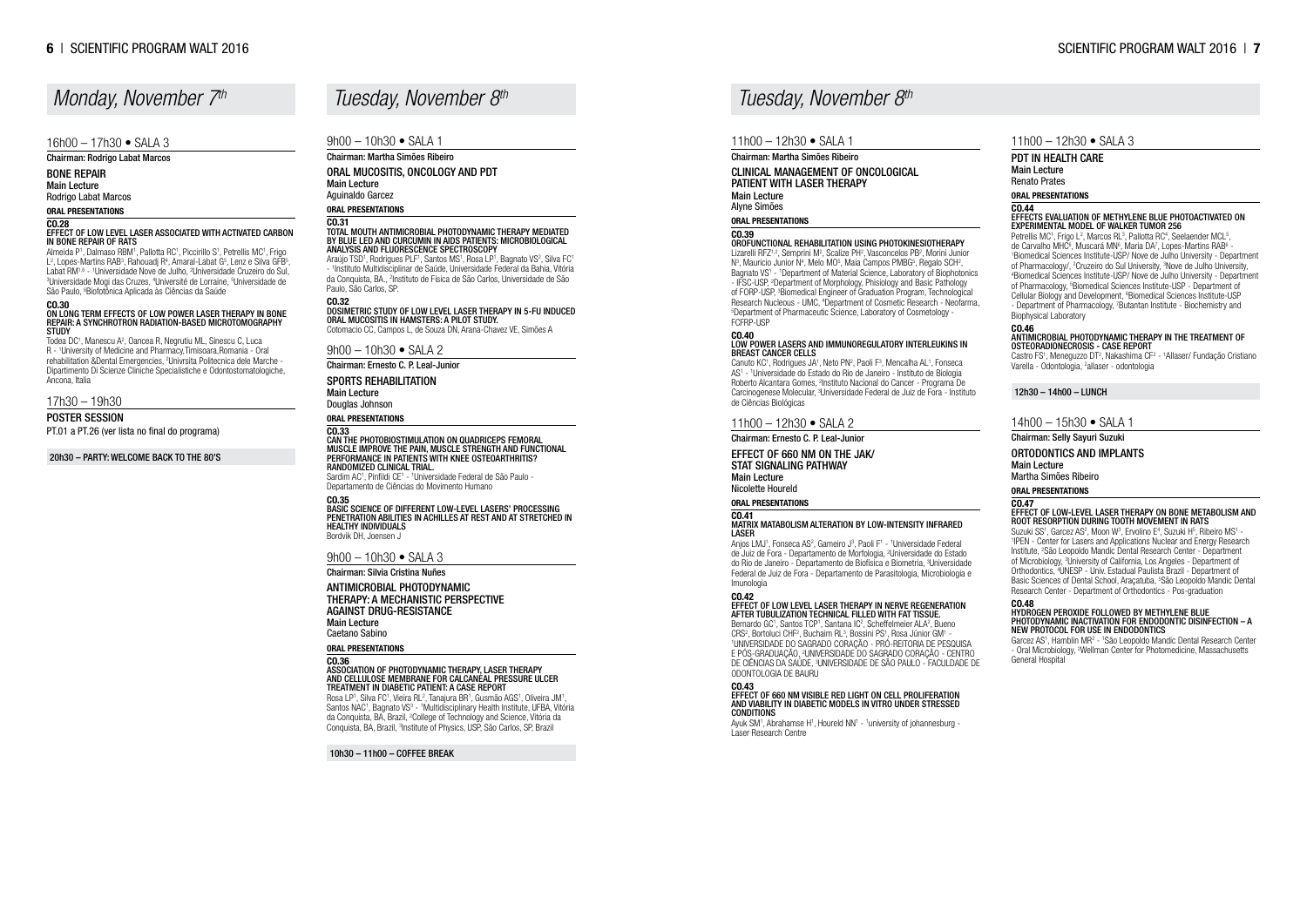### PT.01

# Low-level laser therapy and bone healing in diabetic rats: evaluation of bone response using a tibial defect experimental model

Magri AMP<sup>1</sup>, Fernandes KR<sup>1</sup>, Assis L<sup>1</sup>, Mendes NA<sup>1</sup>, Santos ALYSS<sup>1</sup>, Dantas EO<sup>1</sup>, Renno ACM<sup>1</sup> - <sup>1</sup> Federal University of São Paulo

### PT.02

Pinfildi CE<sup>1</sup>, Bisset L<sup>2</sup>, Xavier MO<sup>3</sup>, Evans K<sup>2</sup>, Laakso EL<sup>2</sup> - <sup>1</sup>Universidade Federal de São Paulo - UNIFESP - Ciências do Movimento Humano, <sup>2</sup>Griffith University - School of Allied Health Sciences, <sup>3</sup>Universidade Federal dos Vales do Jequitinhonha e Mucuri - UFVJM - Fisioterapia

### **PT 03**

### Photobiostimulation on elbow: Should we take into consideration the vascularization as a target?

Sales TDB<sup>1</sup>, Mori E, Suzuki H, Suzuki SS, Segundo ASG - <sup>1</sup>Faculdade de Odontologia São Leopoldo Mandic - Ortodontia

PT.04 PHOTOTHERAPY IN PAIN, FUNCTIONALITY AND QUALITY OF LIFE ON OSTEOARTHRITIS OF THE KNEE IN OLDER ADULTS: A PILOT STUDY Gonçalves LH<sup>1</sup>, Vassão PG<sup>1</sup>, Renno ACM<sup>1</sup> - <sup>1</sup>Universidade Federal de São Paulo - Departamento de Biociências

### Effects of Low Intensity Lasertherapy on Miniscrew healing and bone neoformation

### The Effect of Low Level Laser Irradiation Assessment on the Pharmacokinetics of Topical Diclofenac Gel in Healthy **VOLUNTEERS**

### PT.05

# LOW LEVEL LASER THERAPY IN EXPERIMENTAL MODEL OF STRAIN-INDUCED SKELETAL MUSCLE INJURY IN RATS: EFFECTS ON INFLAMMATORY CYTOKINES AND MUSCLE HISTOLOGY

Ramos L<sup>1,2</sup>, Carvalho RLP<sup>3</sup>, Marcos RL<sup>4</sup>, Ramos TAM<sup>5</sup>, Lopes-Martins RAB<sup>6</sup> - <sup>1</sup> Pitágoras Guarapari, <sup>2</sup> Faculdade Estácio de Sá - Vitória, <sup>3</sup> Universidade do Sagrado Coração - Mestrado em Fisioterapia, <sup>4</sup> Uninove - Biofotônica aplicada as ciências da saude, <sup>5</sup>Instituto de Ensino Superior FAVI, <sup>6</sup>UMC

Martins PSLL<sup>1</sup>, Lopes-Martins RAB<sup>2</sup>, Nobre JS<sup>1</sup>, Marques RH<sup>1</sup>, De Nucci G1 - 1 Universidade de Mogi das Cruzes - Núcleo de Pesquisas Tecnológicas - NPT, <sup>2</sup> Universidade Camilo Castelo Branco - UNICASTELO - Faculdade de Ciências Médicas

# PT.10<br>STRUCTURAL ASPECTS AND OXIDATIVE STRESS ON ACUTE INDUCE<br>GOUTY ARTHRITIS IN WISTAR RATS AFTER LOW-LEVEL LASER<br>THERAPY.

Bovo JL<sup>1</sup>, Gonçalves J<sup>1</sup>, Alonso H<sup>2</sup>, Nakagawa IT<sup>2</sup>, Pigoso AA<sup>3</sup>, Esquisatto MAM<sup>2</sup>, Bomfim FRC<sup>1,4</sup> - <sup>1</sup> Centro Universitário Hermínio Ometto -UNIARARAS, Araras, Brazil - Molecular Biology Department, <sup>2</sup>Centro Universitário Hermínio Ometto - UNIARARAS, Araras, Brazil - Graduate Program in Biomedical Sciences, <sup>3</sup>Centro Universitário Hermínio Ometto -UNIARARAS, Araras, Brazil - Biochemistry Department, <sup>4</sup> UNIFESP - EPM, São Paulo, Brazil - Surgery Department

### PT.11 SKIN WOUND HEALING: EFFECTS OF FREQUENCY AND DIFFE<br>PARAMETERS OF LOW LEVEL LASER THERAPY (LLLT)

### PT.06 LOW LEVEL LASER THERAPY IN MUSCLE REGENERATION AFTER TUBULIZATION TECHNIQUE FILLED WITH FAT TISSUE.

Santos TCP<sup>1</sup>, Bernardo GC<sup>1</sup>, Gonçalves JML<sup>1</sup>, de Moraes APG<sup>2</sup>, Gaiato M<sup>2</sup>, Simionato LH<sup>2</sup>, Carvalho RLP<sup>1</sup>, Rosa Júnior GM<sup>1</sup> - <sup>1</sup>UNIVERSIDADE DO SAGRADO CORAÇÃO - PRÓ-REITORIA DE PESQUISA E PÓS-GRADUAÇÃO, 2 UNIVERSIDADE DO SAGRADO CORAÇÃO - CENTRO DE CIÊNCIAS DA **SAIDE** 

Castro JR<sup>1</sup>, Pereira F<sup>1</sup>, Magliano GC<sup>1</sup>, Campos L<sup>1</sup>, Arana-Chavez VE<sup>1</sup>, Simões A<sup>1</sup> - <sup>1</sup>School of Dentistry of University of São Paulo - Department of Biomaterials and Oral Biology

### PT.12<br>EFFECTS OF TWO PROTOCOLS OF APPLICATION OF LOW LEVEL L Therap In Random Cutaneous Flap Viability in Rats

Martignago CCS<sup>1</sup>, Bossini PS<sup>2</sup>, Tim CR<sup>3</sup>, Neves LMG<sup>4</sup>, Oliveira CAB<sup>5</sup>, Liebano RE<sup>1</sup>, Parizotto NA<sup>1</sup> - <sup>1</sup>Universidade Federal de São Carlos - Fisioterapia, 2 Universidade do Sagrado Coração - Fisioterapia, 3 Universidade Federal de São Paulo - Biociência, <sup>4</sup> Universidade Federal de São Carlos - Fisiologia, <sup>5</sup>Universidade Federal de São Carlos - Biotecnologia

### PT.08

### Effects of infrared laser therapy on skeletal muscle repair in diabetic rats

Manis C, Assis L, Fernandes KR, Cabral D, Magri A, Veronez S, Renno ACM

### PT.09

### PT.15<br>LOW-LEVEL LASER THERAPY: ANTI-INFLAMMATORY AND ANTI-Low-level laser therapy: anti-inflammatory and anti- degenerative effects in rat model of knee osteoarthritis

Sanches M<sup>1</sup>, Assis L<sup>1</sup>, Fernandes K<sup>1</sup>, Criniti C<sup>1</sup>, Fernandes D<sup>1</sup>, Magri A<sup>1</sup>, Renno ACM<sup>1</sup> - <sup>1</sup>UNIFESP

### PT.16 ANALYSIS OF CELL PROLIFERATION AND GENE EXPRESSION ON FIBROBLAST CELLS (L929) SUBMITTED TO LOW-LEVEL LASER **THERAPY**

Poli-Frederico RC<sup>1</sup>, Martignago CCS<sup>1</sup>, Oliveira RF<sup>1</sup>, Oliveira PD<sup>1</sup>, Bertin LD<sup>1</sup>, Pires FB<sup>1</sup>, Spadaccini AF<sup>1</sup>, Almeida JS<sup>1</sup>, Lima MPO<sup>1</sup>, Pereira NTC<sup>1</sup>, Bravo MP<sup>1</sup>, Soares GP<sup>1</sup>, Szezerbaty SKF<sup>1</sup>, Pires-Oliveira DA<sup>1</sup> - <sup>1</sup>Universidade Norte do Paraná - UNOPAR - Centro de Pesquisa em Ciências da Saúde - Laboratório de Cultura Celular.

Tatmatsu-Rocha JC<sup>1</sup>, Tim CR<sup>2</sup>, Bernardes-Filho R<sup>3</sup>, Avo L<sup>4</sup>, Parizotto NA<sup>5</sup> - <sup>1</sup>UFC - Physical Therapy Department, <sup>2</sup>UNIFESP- Santos - Department of Bioscience, <sup>3</sup>EMBRAPA, <sup>4</sup>UFSCAR - Medicine Department, <sup>5</sup>UFSCAR -Physical Therapy Department

Janeiro JG<sup>1</sup>, Kido H<sup>2</sup>, Mituyama LY<sup>1</sup>, Moriyama JH<sup>2</sup>, Assis L<sup>3</sup>, Cury V<sup>4</sup>, Prado CM<sup>3</sup>, Renno ACM<sup>3</sup>, Yamauchi LY<sup>5</sup> - <sup>1</sup>Universidade Federal de São Paulo -Curso de Fisioterapia, 2 Universidade Federal de São Paulo, <sup>3</sup> Universidade Federal de São Paulo - Departamento de Biocências, <sup>4</sup>Universidade de São Paulo, <sup>5</sup>Universidade Federal de São Paulo - Departamento de Ciências do Movimento Humano

HOW TO MOVE LLLT FROM LABORATORY to clinical practice? Vanderlei S. Bagnato Moderator: Adenilson Fonseca Rodrigo Lopes-Martins, Aguinaldo Garcez, Ernesto Leal-Junior, Douglas Johnson

### YOUNG RESEARCHER COMPETITION Ernesto Leal-Junior Final Results

Neves LMG<sup>1,2</sup>, Tim CR<sup>3</sup>, Martignago CCS<sup>2</sup>, Andrade ALM<sup>2</sup>, Oliveira CAM<sup>2</sup>, Parizotto NA<sup>2</sup>, Cominetti MR<sup>1</sup> - <sup>1</sup> Federal University of São Carlos - São Carlos/SP - Departament of Gerontology, <sup>2</sup>Federal University of São Carlos - São Carlos/SP - Departament of Physiotherapy, <sup>3</sup>Federal University of São Paulo - São Paulo/SP - Departament of Biosciences

Trivelin MLOAA<sup>1</sup>, Alchorne OA<sup>2</sup>, Marques ERMC<sup>2</sup>, Alchorne MMA<sup>2</sup>, da Silva F<sup>2</sup>, Freixedas EMR<sup>2</sup>, Belotto R<sup>1</sup>, Pinto NC<sup>1</sup>, Chavantes MC<sup>1</sup> - <sup>1</sup>Universidade Nove de Julho-UNINOVE - Pós-graduação em Medicina, <sup>2</sup>Universidade Nove de Julho-UNINOVE - Graduação Faculdade de Medicina

### PT.13

Effects of the low level laser therapy associated with Biosilicate®/PLGA composites in tibial bone repair Fernandes KR, Magri AMP, Kido H, Ueno F, Assis L, Renno ACM

### PHOTOBIOMODULATION EFFECT IN SPONTANEOUSLY HYPERTENSIVE RATS AND HUMANS: HEMODYNAMIC RESPONSE AND OXIDATIVE **STRESS**

### PT.14

### Low-level laser therapy effects on treatment of induced osteoporosis in Wistar rats

Rodrigues VO<sup>1</sup>, Souza AC<sup>1</sup>, Bueno AP<sup>1</sup>, Bomfim FRC<sup>1,2</sup> - <sup>1</sup>Centro Universitário Hermínio Ometto - UNIARARAS, Araras, Brazil - Molecular Biology Department, <sup>2</sup> UNIFESP - EPM, São Paulo, Brazil - Surgery **Department** 

Pinto NC<sup>1</sup>, Tomimura S<sup>1</sup>, Morais T<sup>1</sup>, Sanches IC<sup>1</sup>, Silva BPA<sup>2</sup>, Trivelin MLOAA1, De Angelis K1, Consolim-Colombo F1, Chavantes MC1 -<br>11 Iniversidade Nove de Julho-UNINOVE - Pós-graduação em Med Universidade Nove de Julho-UNINOVE - Pós-graduação em Medicina, 2 Universidade Nove de Julho-UNINOVE - Graduação Faculdade de Medicina

### APOPTOSIS IS ONE OF ANTI-INFLAMMATORY MECHANISMS OF LOW- LEVEL LASER IRRADIATION IN INFLAMMATORY CELLS. dos Anjos LMJ<sup>1</sup>, Gameiro J<sup>2</sup>, Fonseca AS<sup>3</sup>, Paoli F<sup>1</sup> - <sup>1</sup>UFJF - Morfologia, <sup>2</sup>UFJF - DPMI, <sup>3</sup>UERJ - Biofísica e Biometria

Neves MF<sup>1</sup>, Reis MCR<sup>1</sup>, Aleixo DC<sup>1</sup>, Silva ACPP<sup>1</sup>, Mendes IS<sup>1</sup>, Lima FPS<sup>1</sup>, Arisawa EAL<sup>2</sup>, Lima MO<sup>1</sup> - <sup>1</sup>Universidade do Vale do Paraíba/SP -Laboratório de Engenharia de Reabilitação Sensório Motora - Instituto de Pesquisa e Desenvolvimento, <sup>2</sup> Universidade do Vale do Paraíba/SP - Laboratório de Imunologia - Instituto de Pesquisa e Desenvolvimento

Plapler H<sup>1</sup>, Mancini MW<sup>2</sup>, D'Arienzo F<sup>1</sup>, Demange LK<sup>1</sup>, Ferreira C<sup>1</sup>, Bomfim FRC<sup>1</sup>, Sella VRG<sup>1</sup> - <sup>1</sup>UNIFESP - Surgery, <sup>2</sup>DMC Equipments, São Carlos, Brazil

### PT.17

### PHOTOTHERAPY LASER ESTIMULATES COLLAGEN DEPOSITION IN DIABETIC ANIMALS AND MODULATES INFLAMMATION.

### PT.18

### EFFECTS OF LOW LEVEL LASER THERAPY ON LUNG INFLAMMATION IN EXPERIMENTAL MODEL OF SEPSIS

### PT.19

EVALUTION OF CELL VIABILITY AND THE EXPRESSION OF IL-6 AND VEGF GENES AFTER LOW POWER LASER ON L 929 FIBROBLAST CELLS Almeida JS<sup>1</sup>, Pires-Oliveira DA<sup>1</sup>, Silva AFS<sup>1</sup>, Poli-Frederico RC<sup>2</sup>, Pereira NTC<sup>1</sup>, Szezerbaty SKF<sup>1</sup>, Lima MPO<sup>1</sup>, Bertin LD<sup>1</sup>, Pires FB<sup>1</sup>, Santos AF<sup>1</sup>, Oliveira PD<sup>1</sup>, Oliveira RF<sup>1</sup> - <sup>1</sup>Universidade Norte do Paraná - Laboratório de Cultura Celular, <sup>2</sup>Universidade Norte do Paraná - Laboratório de Biologia Molecular

### 9h00 – 10h30 • SALA 1

### Masterclass presentations

### 10h30 – 11h00 – COFFEE BREAK

11h00 – 12h00

12h00 – 12h30 – CLOSING CEREMONY

### Announcement of WALT 2018 Venue

### *Wednesday, November 9th*

# *LISTAGEM DE PÔSTERES*

16h00 – 17h30 • SALA 3

Chairman: Caetano Sabino Low Level Laser in Aesthetics Main Lecture Rosane Lizarelli Oral Presentations

### CO.55

### ACTION OF RED LASER IN PHOTOAGING PREVENTION

### CO.56 LASERTHERAPY IN ROSACEA: PILOT STUDY

### 18h00 – 20h00 – GENERAL ASSEMBLY

### 18h00 – 20h00

### Poster Session

PT.27 a PT.53 (ver lista no final do programa)

# *Tuesday, November 8th*

### 14h00 – 15h30 • SALA 2

Chairman: Rodrigo Lopes Alvaro Martins

Laser Therapy in Ischemia/Reperfusion Injury Main Lecture

Rodrigo Lopes Alvaro Martins

### Oral Presentations

### CO.50

14h00 – 15h30 • SALA 3

### Chairman: Caetano Sabino

Cancer Stem Cell Responses to Photobiomodulation

Main Lecture

Heidi Abrahamse

Oral Presentations

### CO.51

15h30 – 16h00 – COFFEE BREAK

### 16h00 – 17h30 • SALA 2

Chairman: Rodrigo Martins

### Novel Applications in Life Sciences Main Lecture

Vanderlei Bagnato

### Oral Presentations

### CO.52

### NEUROMUSCULAR BEHAVIOR OF BICEPS BRACHIAL SPASTIC MUSCLE IN POST-STROKE CHRONIC INDIVIDUALS AFTER TEN SESSIONS OF LOW-LEVEL LASER THERAPY (LLLT)

### CO.53

### Different laser wavelengths lesions in intervertebral discs: volumetric evaluation by magnetic resonance.

### CO.54 The Dark Proteome: Illumination by Light

Liebert A<sup>1</sup>, Bicknell B<sup>2</sup> - <sup>1</sup>Australasian Research Institute - Photomolecular Research, <sup>2</sup>Australian Catholic University - School of Science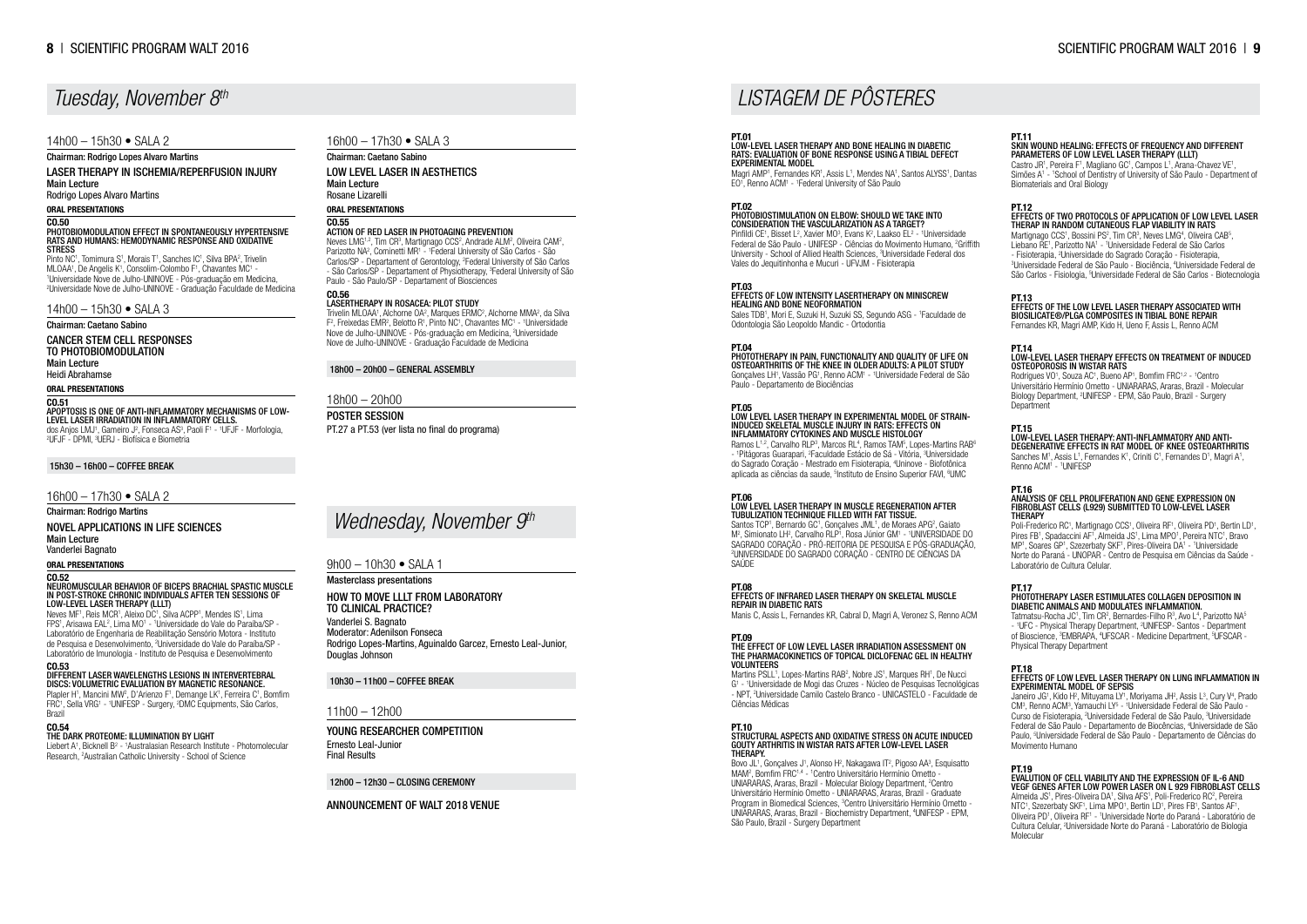# PT.29 Nuclear phenotype evaluation in muscle tissue of Wistar rats exposed to low level laser therapy.

Almeida LG<sup>1</sup>, Sergio LPS<sup>2</sup>, Paoli F<sup>3</sup>, Vicentini SC<sup>2</sup>, Fonseca AS<sup>1,2,4</sup> - <sup>1</sup>UNIRIO - Departamento de Ciências Fisiológicas, Instituto Biomédico, Universidade Federal do Estado do Rio de Janeiro, <sup>2</sup>UERJ - Departamento de Biofísica e Biometria, Instituto de Biologia Roberto Alcantara Gomes, Universidade do Estado do Rio de Janeiro, <sup>3</sup>UFJF - Departamento de Morfologia, Instituto de Ciências Biológicas, Universidade Federal de Juiz de Fora, <sup>4</sup> Centro Universitário Serra dos Órgãos - Centro de Ciências da Saúde

PT.30

Vanin AA<sup>1,2</sup>, Miranda EF<sup>3</sup>, Machado CSM<sup>3</sup>, Paiva PRV<sup>3,4</sup>, Albuquerque-Pontes GM<sup>1,3</sup>, Camillo de Carvalho PT<sup>1,5</sup>, Leal-Junior ECP<sup>1,3,4</sup> -<br><sup>1</sup>Universidade Nove de Julho - Postgraduate Program in Biophotonics Applied to Health Sciences., <sup>2</sup>Universidade Nove de Julho - Postgraduate Program in Rehabilitation Sciences, Universidade Nove de Julho (UNINOVE), São Paulo, Brazil., <sup>3</sup>Universidade Nove de Julho - Laboratory of Phototherapy in Sports and Exercise., <sup>4</sup>Universidade Nove de Julho -Postgraduate Program in Rehabilitation Sciences., <sup>5</sup>Universidade Nove de Julho. - Postgraduate Program in Rehabilitation Sciences.

# Pre-exercise phototherapy is the best irradiation protocol when applied in association to strength training: a randomized, double-blinded, placebo controlled trial

### PHOTOBIOMODULATION THERAPY (PBMT) IMPROVES PERFORMANCE AND ACCELERATES RECOVERY OF HIGH-LEVEL RUGBY PLAYERS IN FIELD TEST

### STRENGTH EXERCISE TRAINING ASSOCIATED WITH LOW-LEVEL LASE<br>THERAPY (LLLT) IN MUSCLE STRENGTH, FUNCTIONAL CAPACITY AND<br>BALANCE OF OLDER WOMEN - RANDOMIZED PLACEBO- CONTROLLE trial

### PT.31

Vassão PG<sup>1</sup>, Toma RL<sup>1</sup>, Antunes HKM<sup>1</sup>, Renno ACM - <sup>1</sup>universidade Federal de São Paulo - biociências

PT.36 AEROBIC EXERCISE AND TRANSCRANIAL LASER THERAPY PRODUCE SIMILAR BENEFITS ON REACTION TIME AND MEMORY PERFORMANCE Hwang J<sup>1</sup>, Castelli DM<sup>1</sup>, Gonzalez-Lima F<sup>1</sup> - <sup>1</sup>University of Texas at Austin

### **PT 37**

Using Pre-Exercise Photobiomodulation Therapy Combining Super-Pulsed Lasers and Light-Emitting Diodes to Improve Performance in Progressive Cardiopulmonary Exercise Tests Miranda EF, Vanin AA, Grandinetti VS, Paiva PRV, Monteiro KKDS, Leal-Junior ECP

# PT.32 Lipid peroxidation by malondialdehyde in a muscle submitted to low intensity laser radiation

Sella VRG<sup>1</sup>, Bomfim FRC<sup>2</sup>, Demange LK<sup>1</sup>, Bovo JL<sup>3</sup>, Gonçalves J<sup>3</sup>, Pigoso AA<sup>4</sup>, Plapler H<sup>1</sup> - <sup>1</sup>UNIFESP - Surgery, <sup>2</sup>UNIFESP/UNIARARAS - Surgery/ Molecular Biology, <sup>3</sup>UNIARARAS - Molecular Biology, <sup>4</sup>UNIARARAS

Hudinik AF<sup>1</sup>, Napolitano AAT<sup>1</sup>, Miguel NA<sup>1</sup>, Rosa Júnior GM<sup>2</sup>, Simionato LH<sup>1</sup>, Bortoluci CHF<sup>1</sup>, Carvalho RLP<sup>2</sup> - <sup>1</sup>Universidade do Sagrado Coração physiotherapy department, 2 Universidade do Sagrado Coração - Master's program in physical therapy

Abramoff MMF<sup>1</sup>, Almeida-Lopes L<sup>2</sup>, Epelman S<sup>3</sup> - <sup>1</sup>Hospital Santa Marcelina - Oncologia Pediatrica, <sup>2</sup> Nucleo de Pesquisa e Ensino de Fototerapia nas Ciências da Saúde - NUPEN, <sup>3</sup> Hospital Santa Marcelina/ TUCCA - Oncologia Pediatrica

### PT.33

### Effects of 904 nm cluster LASER photobiomodulation on exercise-induced skeletal muscle fatigue in young women. Toma RL<sup>1</sup>, Oliveira MX<sup>2</sup>, Renno ACM<sup>1</sup>, Laakso EL<sup>3</sup> - <sup>1</sup> Federal University of São Paulo, Santos, Brazil - Department of Biosciences, <sup>2</sup> Federal University of Jequitinhonha and Mucuri Valleys, Diamantina-MG, Brazil - Department of Physiotherapy, <sup>3</sup>Griffith University, QLD, Australia - Menzies Health Institute Queensland

Gonçalves EM<sup>1</sup>, Guimarães OR<sup>2</sup>, Geller M<sup>2</sup>, Paoli F<sup>3</sup>, Fonseca AS<sup>4</sup> - <sup>1</sup>Centro de Ciências da Saúde, Centro Universitário Serra dos Órgãos, Teresópolis, Rio de Janeiro, Brazil. - Fotobiologia e Radiobiologia, <sup>2</sup>Centro de Ciências da Saúde, Centro Universitário Serra dos Órgãos, Teresópolis, Rio de Janeiro, Brazil., <sup>3</sup>Universidade Federal de Juiz de Fora, Juiz de Fora, Minas Gerais, Brazil. - Departamento de Morfologia, Instituto de Ciências Biológicas, <sup>4</sup> Centro de Ciências da Saúde, Centro Universitário Serra dos Órgãos, Teresópolis, Rio de Janeiro, Brazil./ Universidade Federal do Estado do Rio de Janeiro, Rio de Janeiro, Brazil./ Universidade do Estado do Rio de Janeiro, Rio de Janeiro, Brazil. - Fotobiologia e Radiobiologia/ Departamento de Ciências Fisiológicas, Instituto Biomédico/ Departamento de Biofísica e Biometria

### PT.34

Mosca RC<sup>1</sup>, Zeituni CA<sup>1</sup>, Lima LJ<sup>1</sup>, Costa FC<sup>1</sup>, Ribeiro MS<sup>2</sup> - <sup>1</sup>Energetic and Nuclear Research Institute (IPEN/CNEN-SP) - CTR - Radiation Technology Center, 2 Energetic and Nuclear Research Institute (IPEN/CNEN-SP) - CLA - Laser Application Center

Dantas HP, Casalechi HL, Vanin AA, Albuquerque-Pontes GM, Miranda EF, Leal-Junior ECP

### **PT 41**

### **PT 35**

Sergio LPS<sup>1</sup>, Vicentini SC<sup>2</sup>, Mencalha AL<sup>1</sup>, Paoli F<sup>3</sup>, Fonseca AS<sup>1</sup> Sergio LPS<sup>+</sup>, Vicentini SC<sup>2</sup>, Mencalha AL<sup>+</sup>, Paoli Fª, Fonseca AS<sup>+</sup> -<br><sup>1</sup>Universidade do Estado do Rio de Janeiro - Departamento de Biofísica e Biometria, <sup>2</sup> Universidade Federal do Rio de Janeiro - Departamento de Ciências Fisiológicas, <sup>3</sup> Universidade Federal de Juíz de Fora - Departamento de Morfologia

Korinfsky JP<sup>1</sup>, Plapler H<sup>2</sup>, Fernandes TOM<sup>3</sup>, Menezes VG<sup>4</sup>, Santos I<sup>3</sup>, Neves LF5, Cardili L6, Seabra AGL5 - 1UNIVASF - COLEGIADO DE ENFERMAGEM,<br>?UNIFESP - DEPARTAMENTO DE CIRURGIA, 3UNIVASF - COLEGIADO DE MEDICINA, <sup>4</sup> UNIVASF - LABORATÓRIO DE BIOLOGIA CELULAR, CITOLOGIA E HISTOLOGIA, <sup>5</sup> UNIVASF - LABORATÓRIO DE CIRURGIA EXPERIMENTAL, 6 UNIFESP

### **PT 44**

Shojaeddin A<sup>1</sup>, Jafarian NF<sup>2,3</sup> - <sup>1</sup>Iranian Medical Laser Association, 2 University of Tehran - Psychology Department, <sup>3</sup> Sigmund Freud Privat, Universität Wien, Germany

### The effect of interaction between low-level laser therapy, creatine monohydrate supplementation and swimming training on muscular strength, induced by electrical stimulation in rats.

Vicentini SC<sup>1</sup>, Sergio LPS<sup>2</sup>, Vicentini JC<sup>3</sup>, Mencalha AL<sup>2</sup>, Paoli F<sup>4</sup>, Fonseca AS<sup>5</sup> - <sup>1</sup>UNIRIO - Departamento de Ciências Fisiológicas, <sup>2</sup>UERJ - Departamento de Biofísica e Biometria, <sup>3</sup> UFRJ - Centro de Ciências da Saúde, <sup>4</sup>UFJF - Departamento de Morfologia, <sup>5</sup>UERJ/UNIRIO - Departamento de Biofísica e Biometria/Departamento de Ciências Fisiológicas

Teixeira AF<sup>1</sup>, Machado YLRC<sup>1</sup>, Mencalha AL<sup>1</sup>, Fonseca AS<sup>1,2,3</sup> - <sup>1</sup>Universidade do Estado do Rio de Janeiro - Departamento de Biofísica e Biometria, 2 Universidade Federal do Estado do Rio de Janeiro - Departamento de Ciências Fisiológicas, <sup>3</sup> Centro Universitário Serra dos Órgãos - Centro de Ciências da Saúde

### PT.38

# Photobiomodulation in management of chemotherapy-induced oral mucositis in oncologic young patients establishing relations with leukocytes levels

### PT.39

### Low-level laser effects on bacterial cultures submitted to heat stress

Jang I<sup>1</sup>, Lim DJ<sup>2,3</sup>, Jeong M<sup>4</sup> - <sup>1</sup>Department of Internal Medicine, College of Korean Medicine, Woosuk University, Jeonbuk, Rep. of Korea, <sup>2</sup>R&D center, Cas In Bio, Seongnam, Gyeonggi-do, Rep. of Korea, <sup>3</sup> Department of Biomedical Engineering, University of Alabama at Birmingham, Birmingham, AL 35294, USA, <sup>4</sup> Department of Pediatrics, College of Korean Medicine, Woosuk University, Jeonbuk, Rep. of Korea

PT.49<br>Exploring the effects of photobiomodulation on the<br>INFLAMMATORY PROCESS OF THE ADIPOSE TISSUE OF DIET-INDUCE<br>OBESE AND HYPERGLYCEMIC MICE

Yoshimura TM<sup>1</sup>, Sabino CP<sup>2</sup>, Nilzen MS<sup>1</sup>, Ribeiro MS<sup>1</sup> - <sup>1</sup>IPEN-CNEN/SP -Center for Lasers and Applications, <sup>2</sup>School of Pharmaceutical Sciences, University of São Paulo - Department of Clinical Analysis

Pareta LCO, Silva LP, Chiquie S, Natividade V<sup>1</sup>, Sampaio FCJL -1 Universidade Anhembi Morumbi

Gjerde  $K^{1,2}$ , Bjordal JM<sup>3</sup>, Johansson AA<sup> $1,2$ </sup> - <sup>1</sup>Departement of Clinical Dentistry, University of Bergen, Norway, <sup>2</sup>Center for Sleep Medicine, Haukeland University Hospital, Norway, <sup>3</sup>Department of Global Public Health and Primary Care, University of Bergen, Norway

Otterço AN<sup>1,2</sup>, Brassolatti P<sup>3</sup>, Andrade ALM<sup>3</sup>, de Avó LRS<sup>4</sup>, Lino ADS<sup>5</sup>, Bossini PS<sup>6</sup>, Parizotto NA<sup>1</sup> - <sup>1</sup>UFSCar - Fisioterapia, <sup>2</sup>UNIFEV - Fisioterapia, <sup>3</sup>UFSCar, 4 UFSCar - Medicine, <sup>5</sup> UFSCar - Departamento de Ciências Fisiológicas, 6 Universidade Sagrado Coração – Fisioterapia

Lago ADN<sup>1</sup>, Ferreira WDR<sup>2</sup>, Nunes FRS<sup>2</sup>, Ferreira OC<sup>2</sup>, Pinheiro AFS<sup>2</sup> -<br>1Department of Odontology L University Federal of Maranhão - UEMA <sup>1</sup>Department of Odontology I, University Federal of Maranhão - UFMA, São Luís/MA, <sup>2</sup> Department of Odontology I - UFMA

### PT.40

### USING AlGaInP *LASER* IN CUTANEOUS RADIONECROSIS HEALING INDUCED BY 125I SEED IN AN ATHYMIC MURINE MODEL

Assis L<sup>1</sup>, Siqueira A<sup>1</sup>, Claudino V<sup>1</sup>, Domingues H<sup>1</sup>, Tim C<sup>1</sup>, Renno ACM -1 UNIFESP

### EVALUATION OF INDUCTION OF DNA DAMAGE AND REPAIR BY LOW POWER LASERS

Fekrazad R<sup>1</sup>, Eslaminejad B M<sup>2</sup>, Taghiyar L<sup>2</sup>, Bordbar S<sup>2</sup>, Asefi S - <sup>1</sup>AJA University of Medical Sciences,Tehran,Iran - Laser research Center in Medical Sciences, <sup>2</sup>Royan Institute for Stem Cell Biology and Technology, ACECR, Tehran, Iran - Stem Cells and Developmental Biology,Cell Science Research Center

# PT.21<br>EFFECT OF IRRADIATION WITH A LOW-LEVEL LASER THERAPY O<br>CHONDROCYTE VIABILITY

Tim CR<sup>1</sup>, Martignago CCS<sup>2</sup>, Neves LMG<sup>2</sup>, Oliveria C<sup>2</sup>, Assis L<sup>1</sup>, Tatmatsu JC<sup>3</sup>, Parizotto NA<sup>2</sup>, Renno ACM<sup>1</sup> - <sup>1</sup>Universidade Federal de São Paulo, <sup>2</sup>Universidade Federal de São Carlos, <sup>3</sup>Universidade Federal do Ceará

### **PT** 22 LOW-LEVEL LASER THERAPY (660 nm) IMPROVES THE HEALING PROCESS OF THIRD DEGREE BURNS IN RATS

### PT.42 Skin changes induced by UV-B radiation (UVR-B)

Brassolatti P<sup>1</sup>, Bossini PS<sup>2</sup>, Oliveira MCD<sup>3</sup>, Kido HW<sup>4</sup>, Almeida-Lopes L<sup>5</sup>, de Avó LRS<sup>6</sup>, Araújo-Moreira FM<sup>7</sup>, Parizotto NA<sup>3</sup> - <sup>1</sup> Federal University of São Carlos - Biotechnology, <sup>2</sup>Sagrado Coração University - Master Program of Physiotherapy, <sup>3</sup>Federal University of São Carlos - Department of Physiotherapy, <sup>4</sup> Federal University of São Paulo - Department of Biosciences, <sup>5</sup>DMC Equipment Import and Export- Co. Ltda, <sup>6</sup>Federal University of São Carlos - Department of Medicine, <sup>7</sup> Federal University of São Carlos - Department of Physics

### Effectiveness of Laser Acupuncture Along With Intensive Short-term Dynamic Psychotherapy on Improvement of Depression: a Case study

### INVESTIGATION LED EFFECTS IN THE PROCESS OF HEALING: LITERATURE REVIEW

### PT.45

### Low level infrared laser effects on bacterial survival

Carbonaro CC<sup>1</sup>, Logrado E<sup>1</sup>, Crocco J H<sup>1</sup>, Pazim L<sup>1</sup>, Hanashiro KH<sup>1</sup>, Assunção FFO<sup>2</sup>, Natividade VSS<sup>1</sup> - <sup>1</sup>Universidade Anhembi Morumbi, 2 Universidade de Araraquara

### PT.46 TITLE: LOW-LEVEL RED AND INFRARED LASERS MODULATE HOUSEKEEPING GENE EXPRESSIONS IN *Escherichia coli*.

# PT.47 EFFECTIVENESS OF PHOTODYNAMIC THERAPY MEDIATED BY CURCUMIN AND BLUE LED TO REDUCE MICROBIAL CONTAMINATION IN PRESSURE ULCERS: A PRELIMINARY STUDY

Vieira RL<sup>1,2</sup>, Rosa LP<sup>2</sup>, Silva FC<sup>2</sup>, Santos NAC<sup>2</sup>, Oliveira JM<sup>2</sup>, Tanajura BR<sup>2</sup>, Gusmão AGS<sup>2</sup>, Bagnato VS<sup>3</sup> - <sup>1</sup>College of Technology and Science, <sup>2</sup>UFBA -Multidisciplinary Health Institute, <sup>3</sup>USP-São Carlos - Physics Institute

### PT.48 Effectiveness of photobiomodulation on activities of daily living and motor examination of Parkinson's disease patients

### PT.50

### Blood sugar levels of analysis in diabetic patients type II after application of systemic laser

# PT.51 Photobiomodulation with Low Level Laser Therapy in temporomandibular joint tenderness associated with initiation of mandibular advancement device use in sleep apnea - A single subject design

### PT.52 LOW-LEVEL LASER THERAPY (LLLT) 670nm IN THE TIME COURSE ON WOUND HEALING IN RATS

### PT.53 THE USE OF LOW POWER LASER IN THE TREATMENT OF COMPLICATIONS ASSOCIATED WITH TOOTH EXTRACTION OF THIRD MOLARS.

PT.54 Low level laser therapy associated with a strength training program on muscle performance in elderly women: a randomized double blind control study Renno AC, Luri R, Vassão PG

PT.55 Effectiveness of low-level laser therapy and aerobic exercise training on articular cartilage in an experimental model of osteoarthritis in rats

# *LISTAGEM DE PÔSTERES LISTAGEM DE PÔSTERES*

### PT.20

# Effects of Therapeutic Lasers with Different Wavelengths on the Bone Marrow Mesenchymal Stem Cells (differentiation & proliferation)

### PT.23

Bell's palsy and low level laser therapy - case report. Baldo Jr D<sup>1</sup>, Parizotto NA<sup>1</sup>, Pigatto GR<sup>1</sup> - <sup>1</sup> Centro Universitário de Araraquara - UNIARA - Departamento de Biotecnologia em Medicina Regenerativa e Química Medicinal

### PT.24

Low level laser therapy benefits after bichectomy Lobo FS, Meneguzzo DT, Largura LZ, Feldmann C

### PT.26 Effect of activated carbon fiber felt associated with low level laser on the bone healing process in rats tibia.

Dalmaso RBM<sup>1</sup>, Almeida P<sup>1</sup>, Silva TR<sup>1</sup>, Carvalho RLP<sup>2</sup>, Martins RABL, Arnold G<sup>3</sup>, Marcuzzo JS<sup>4</sup>, Labat GA<sup>5</sup>, Silva GFBL<sup>5</sup>, Marcos RL<sup>1</sup> - <sup>1</sup>universidade nove de julho - Biofotônica Aplicada às Ciências da Saude, <sup>2</sup> Universidade do Sagrado Coração, <sup>3</sup>Université de Haute-Alsace, <sup>4</sup>Instituto Nacional de Pesquisas Espaciais (INPE), <sup>5</sup>Universidade de São Paulo (USP)

### **PT** 27

### ANALYSIS OF THE EFFECTS OF LASER LOW POWER IN SECOND DEGREE BURNS IN PATIENTS HOSPITALIZED

Foresi N<sup>1,1</sup>, Malavasi P<sup>1,1</sup>, Natividade VSS<sup>1,1</sup> - <sup>1</sup>Universidade Anhembi morumbi - fisioterapia

### PT.28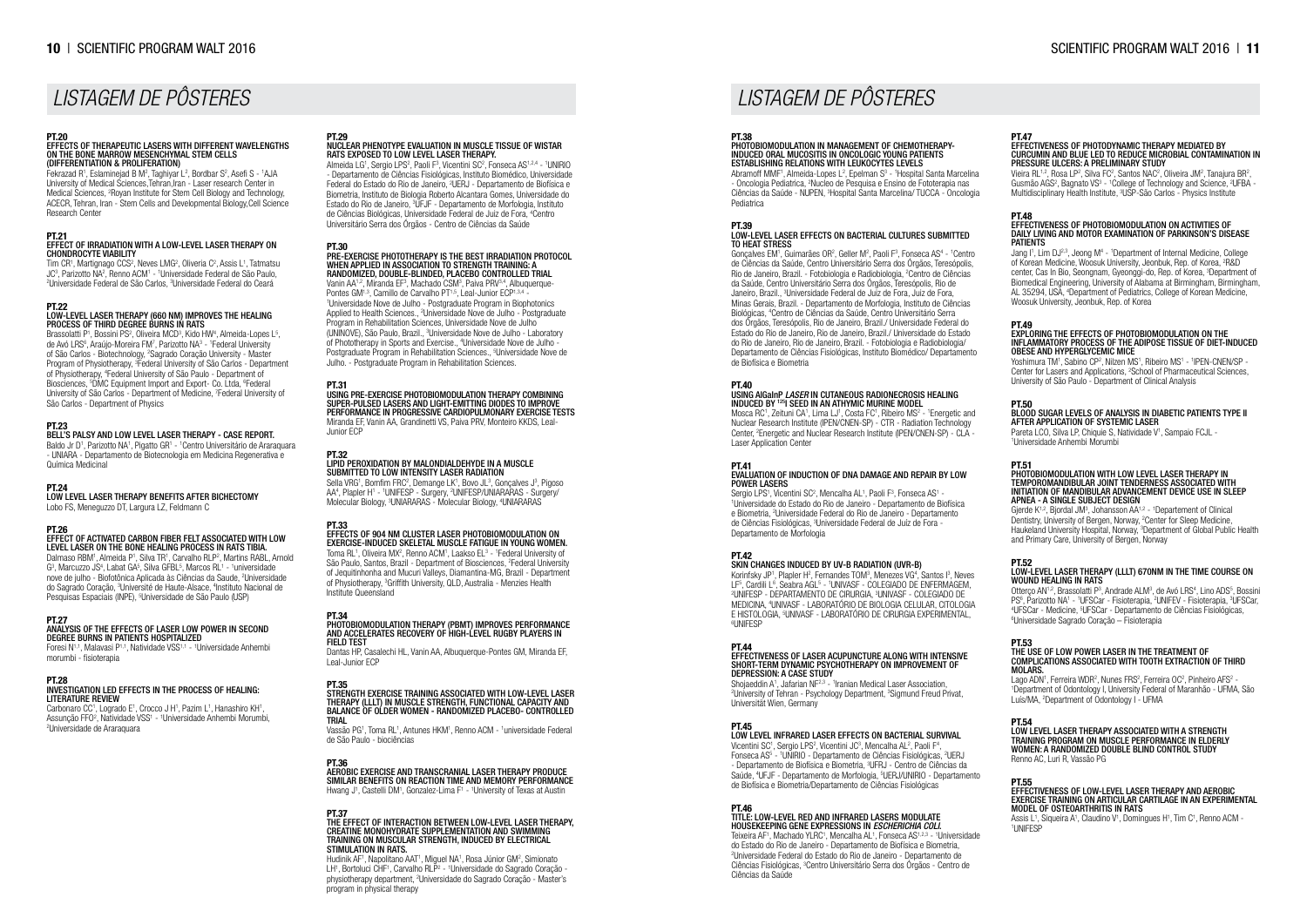|                                           | Albuquerque-Pontes GMCO.19, CO.26, PT.30, PT.34 |
|-------------------------------------------|-------------------------------------------------|
|                                           |                                                 |
| Alchorne OA 20.56                         |                                                 |
|                                           |                                                 |
|                                           |                                                 |
|                                           |                                                 |
|                                           |                                                 |
|                                           |                                                 |
| Almeida-Lopes L PT.22, PT.38              |                                                 |
| Alonso H. PT.10                           |                                                 |
|                                           |                                                 |
|                                           |                                                 |
|                                           |                                                 |
|                                           |                                                 |
| Antunes HKM PT.35                         |                                                 |
|                                           |                                                 |
|                                           |                                                 |
|                                           |                                                 |
| Araújo-Moreira FMPT.22                    |                                                 |
|                                           |                                                 |
|                                           |                                                 |
|                                           |                                                 |
|                                           |                                                 |
|                                           | PT.18, PT.21, PT.55                             |
| Assunção FFO PT.28                        |                                                 |
|                                           |                                                 |
|                                           |                                                 |
|                                           | Bagnato VS. CO.31, CO.36, CO.39, PT.47          |
|                                           |                                                 |
|                                           |                                                 |
|                                           |                                                 |
| Bernardes-Filho R. PT.17                  |                                                 |
|                                           |                                                 |
|                                           | Bertin LD CO.14, CO.16, PT.16, PT.19            |
|                                           |                                                 |
| Bisset L____________________ <i>PT.02</i> |                                                 |
|                                           |                                                 |
|                                           |                                                 |
|                                           |                                                 |
|                                           |                                                 |
|                                           |                                                 |
|                                           |                                                 |
| Bovo JL PT.10, PT.32                      |                                                 |
| Brassolatti P PT.22, PT.52                |                                                 |
|                                           |                                                 |
|                                           |                                                 |
|                                           |                                                 |
|                                           |                                                 |
| Camillo de Carvalho PTPT.30               |                                                 |
|                                           |                                                 |
| Canto-de-Souza ALMCO.09                   |                                                 |
|                                           |                                                 |
|                                           |                                                 |
|                                           |                                                 |
|                                           |                                                 |
|                                           |                                                 |
|                                           |                                                 |
| Casarotto RA CO.11                        |                                                 |
|                                           |                                                 |
|                                           |                                                 |

Castro FS<br>Castro JR<br>*PT.11* Castro JR *PT.11* Chavantes MC *CO.21, CO.50, CO.56* Chiquie S...<br>Claudino V Claudino V *CO.10, PT.55* Coelho IS<br>
Cominetti MR<br>
CO.55 Cominetti MR<br>
Consolim-Colombo F CO.50 Consolim-Colombo F *CO.50* Costa FC<br>
Cotomacio CC<br>
CO.32 Cotomacio CC<br>Criniti C<br>PT.15 Criniti<sub>C.</sub> Crocco J H<br>
Cury V<sub>…</sub> *PT.18* Cury V<sub>11</sub> PT.18<br>da Silva F<sub>11</sub> CO.56 da Silva F *CO.56* Dahmardei M.<br>Dale CS............. Dale CS *CO.01, CO.03* Dalmaso RBM<br>Dantas EO<br>*PT.01* Dantas EO *PT.01*<br>Dantas HP *PT.34* Dantas HP<br>D'Arienzo F *CO.53* D'Arienzo F. De Angelis K *CO.50* de Avó LRS<br>de Carvalho MHC<br>*CO.44* de Carvalho MHC *CO.44*<br>de Moraes APG *PT.06* de Moraes APG *PT.06*<br>De Nucci G *PT.09* De Nucci G *PT.09* de Souza DN.<br>Demange LK. Demange LK<br>Diniz IMA<br>CO.23, CO.24 Diniz IMA *CO.23, CO.24* **Domingos H** *CO.10*<br> **Domingues H** *PT.55* Domingues H *PT.55* dos Anjos LMJ Epelman S *PT.38* Ervolino E *CO.47*<br>Eslaminejad B M *PT.20* Eslaminejad B M. Esquisatto MAM *PT.10*<br>Evans K *PT.02* Evans K *PT.02* Fekrazad R *PT.20* Feldmann C *PT.24* Fernandes D<br>Fernandes K<br>*PT.15* Fernandes K....<br>Fernandes KR Fernandes KR *PT.01, PT.08, PT.13* Fernandes TOM *PT.42*<br>Ferrara Jr JI *CO.01* Ferrara Jr JI *CO.01* Ferreira C *CO.53* Ferreira OC *PT.53*<br>Ferreira WDR *PT.53* Ferreira WDR *PT.53*<br>Folha RAC *CO.05* Folha RAC Fonseca AS *CO.13, CO.17, CO.40, CO.41, CO.51, PT.29, PT.39, PT.41, PT.45, PT.46* Foresi N<br>**Freire L PT.27**<br>CO.23 Freire L *CO.23* Freixedas EMR Frigo L *CO.12, CO.28, CO.44* Gaiato M....<br>Gameiro J Gameiro J *CO.41, CO.51* Garcez AS *CO.47, CO.48*<br>Geller M *PT.39* Geller M *PT.39* Gierde K Gonçalves EM *PT.39* Gonçalves J<sub>*m</sub></sub> PT.10, PT.32*<br>Goncalves JML *PT.06*</sub> Goncalves JML Gonçalves LH *PT.04* Gonzalez-Lima F.

Grandinetti VS *PT.31* Guimarães OR<br>Gusmão AGS<br>*CO.36, PT.47* Gusmão AGS<br>
Hamblin MR<br>
CO.48 Hamblin MR<br>**Hameetman CW** *CO.27* Hameetman CW *CO.27* Hanashiro KH<br>**Haslerud S** *CO.12* Haslerud S<br>
Houreld NN CO.43 **Houreld NN** Hudinik AF *PT.37* Hwang J *PT.36* **Jafarian NF**. Janeiro JG *PT.18* Jang **I** *CO.07, PT.48*<br>Jeong M. *PT.48* Jeong M. Joensen J<br>Johansson AA<br>*PT.51*<br>*PT.51* Johansson AA.<br>Kazemikhoo N Kazemikhoo N *CO.15, CO.20* Kido H *PT.13, PT.18* Kido HW<br>*PT.22*<br>Korinfsky JP *PT.42* Korinfsky JP. Laakso EL *PT.02, PT.33* Labat GA *PT.26*<br>Labat RM *CO.28* Labat RM<br>*CO.28*<br>*PT.53* Lago ADN *PT.53* Langella LG *CO.06*<br>Largura LZ PT.24 Largura LZ<br>Leal-Junior ECP Leal-Junior ECP *CO.06, CO.19, CO.26, PT.30, PT.31, PT.34* Lenz e Silva GFB *CO.28*<br>Liebano RE *PT.12* Liebano RE *PT.12*<br>
Liebert A *CO.54* Liebert A.<br>Lim B Lim B *CO.07* Lim DJ<br>*CO.07, PT.48*<br>Lima FPS<br>*CO.52* Lima FPS<br>
Lima LJ<br>
PT.40 Lima LJ Lima MO<br>
Lima MPO<br>
CO.14, Lima MPO *CO.14, CO.16, PT.16, PT.19* Lino ADS. Lizarelli RFZ *CO.39*<br>Lobo FS *PT.24* Lobo FS *PT.24* Logrado E Lopes LA<br>
Lopes-Martins RAB CO.12 Lopes-Martins RAB *CO.12, CO.28, CO.44, PT.05, PT.09* Luca R<br>**Luci R** 20.30<br>*PT.54* Luri R *PT.54* Machado CSM *PT.30*<br>Machado YLRC *PT.46* Machado YLRC *PT.46*<br>Magliano GC *PT.11* Magliano GC *PT.11* Magnussen LH<sub>c</sub> Magri A *PT.08, PT.15* Magri AMP *PT.01, PT.13* Maia Campos PMBG *CO.39*<br>Malavasi P *PT.27* Malavasi P<br>*PT.27*<br>Mancini MW Mancini MW <u>*CO.53*</u><br>Manescu A *CO.30* Manescu A *CO.30*<br>Manis C *PT.08* Manis C......<br>Marcos RI Marcos RL *CO.12, CO.18, CO.44, PT.05, PT.26* Marcuzzo JS Maria DA *CO.44* Marques AP<br>**Marques ERMC CO.56 Marques ERMC** Marques MM *CO.23, CO.24* Marques RH *PT.09*

| Miguel NA PT.37                                       |                                                                        |
|-------------------------------------------------------|------------------------------------------------------------------------|
|                                                       |                                                                        |
|                                                       |                                                                        |
| Monteiro KKDS CO.06, PT.31                            |                                                                        |
|                                                       |                                                                        |
|                                                       |                                                                        |
|                                                       |                                                                        |
|                                                       |                                                                        |
|                                                       |                                                                        |
|                                                       |                                                                        |
|                                                       |                                                                        |
|                                                       |                                                                        |
| Nakagawa IT PT.10                                     |                                                                        |
|                                                       |                                                                        |
| Napolitano AAT CO.18, PT.37                           |                                                                        |
|                                                       |                                                                        |
| Natividade V. PT.50                                   |                                                                        |
| Natividade VSS PT.27, PT.28                           |                                                                        |
|                                                       |                                                                        |
|                                                       |                                                                        |
|                                                       |                                                                        |
|                                                       |                                                                        |
|                                                       |                                                                        |
| Nilforoushzadeh MA CO.15, CO.20                       |                                                                        |
|                                                       |                                                                        |
|                                                       |                                                                        |
|                                                       |                                                                        |
|                                                       |                                                                        |
|                                                       |                                                                        |
|                                                       |                                                                        |
|                                                       |                                                                        |
| Oliveira MCD PT.22                                    |                                                                        |
|                                                       |                                                                        |
|                                                       |                                                                        |
|                                                       |                                                                        |
|                                                       |                                                                        |
| Oliveria C. PT.21                                     |                                                                        |
|                                                       |                                                                        |
|                                                       |                                                                        |
| Paiva PRV ________________________CO.26, PT.30, PT.31 |                                                                        |
|                                                       |                                                                        |
|                                                       | Paoli F. 29, PT.39, CO.40, CO.41, CO.51, PT.29, PT.39,<br>PT.41, PT.45 |
|                                                       |                                                                        |
|                                                       |                                                                        |
|                                                       | PT.21, PT.22, PT.23, PT.52                                             |
|                                                       |                                                                        |
|                                                       |                                                                        |
|                                                       |                                                                        |
|                                                       |                                                                        |
|                                                       |                                                                        |
|                                                       |                                                                        |

### *LISTA DE AUTORES LISTA DE AUTORES*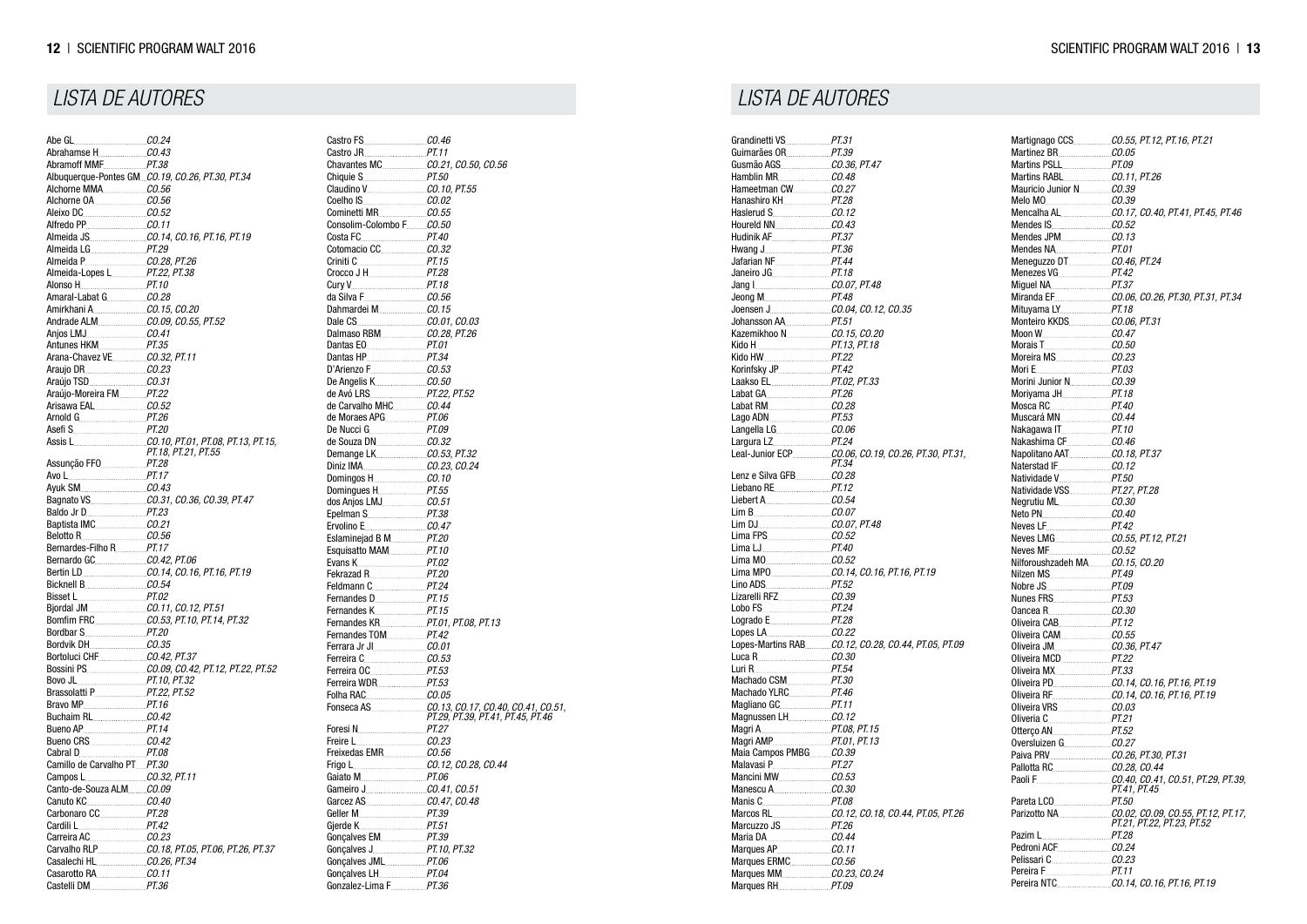|                                           | Pires-Oliveira DA CO.14, CO.16, PT.16, PT.19 |
|-------------------------------------------|----------------------------------------------|
| Plapler H. CO.53, PT.32, PT.42            |                                              |
|                                           | Poli-Frederico RC CO.14, CO.16, PT.16, PT.19 |
|                                           |                                              |
|                                           |                                              |
| Ramos L____________________ <i>_PT.05</i> |                                              |
|                                           |                                              |
|                                           |                                              |
|                                           |                                              |
|                                           |                                              |
|                                           |                                              |
|                                           | PT.15, PT.18, PT.21, PT.33, PT.35            |
|                                           |                                              |
| Rodrigues JA CO.40                        |                                              |
|                                           |                                              |
|                                           |                                              |
| Rosa Júnior GM CO.42, PT.06, PT.37        |                                              |
| Rosa LP CO.31, CO.36, PT.47               |                                              |
|                                           |                                              |
|                                           |                                              |
|                                           |                                              |
| Sampaio FCJL PT.50                        |                                              |
|                                           |                                              |
|                                           |                                              |
|                                           |                                              |
| Santos AF 2008 2009 2010                  |                                              |
| Santos ALYSS PT.01                        |                                              |
|                                           |                                              |
|                                           |                                              |
|                                           |                                              |
|                                           |                                              |
|                                           |                                              |
|                                           |                                              |
|                                           |                                              |
|                                           |                                              |
|                                           |                                              |
|                                           |                                              |
| Seabra AGL _________________PT.42         |                                              |
|                                           |                                              |
| Segundo ASG PT.03                         |                                              |
|                                           |                                              |
|                                           |                                              |
|                                           |                                              |
| Shojaeddin A. PT.44                       |                                              |
|                                           |                                              |
|                                           |                                              |
|                                           |                                              |
|                                           |                                              |
| Silva CL CO.17                            |                                              |
| Silva FC Carrier CO.31, CO.36, PT.47      |                                              |
|                                           |                                              |
|                                           |                                              |
|                                           |                                              |
| Silva TR PT.26                            |                                              |

| Simionato LH. PT.06, PT.37  |                                    |
|-----------------------------|------------------------------------|
|                             |                                    |
|                             |                                    |
|                             |                                    |
|                             |                                    |
|                             |                                    |
|                             |                                    |
|                             |                                    |
| Souza AC PT.14              |                                    |
|                             |                                    |
|                             |                                    |
|                             |                                    |
|                             |                                    |
|                             |                                    |
| Suzuki H. CO.47, PT.03      |                                    |
| Suzuki SS CO.47, PT.03      |                                    |
|                             |                                    |
|                             |                                    |
|                             |                                    |
|                             |                                    |
| Tatmatsu-Rocha JC PT.17     |                                    |
|                             |                                    |
|                             |                                    |
|                             |                                    |
|                             | Tim CR. CO.55, PT.12, PT.17, PT.21 |
|                             |                                    |
| Toma RL PT.33, PT.35        |                                    |
|                             |                                    |
|                             |                                    |
|                             |                                    |
|                             |                                    |
| Trivelin MLOAA CO.50, CO.56 |                                    |
|                             |                                    |
|                             |                                    |
|                             |                                    |
|                             |                                    |
|                             |                                    |
|                             |                                    |
|                             |                                    |
|                             |                                    |
|                             |                                    |
|                             |                                    |
|                             |                                    |
|                             |                                    |
| Yamashita LB. CO.03         |                                    |
| Yamauchi LY. PT.18          |                                    |
| Yoshimura TM PT.49          |                                    |
|                             |                                    |
|                             |                                    |

# *LISTA DE AUTORES*